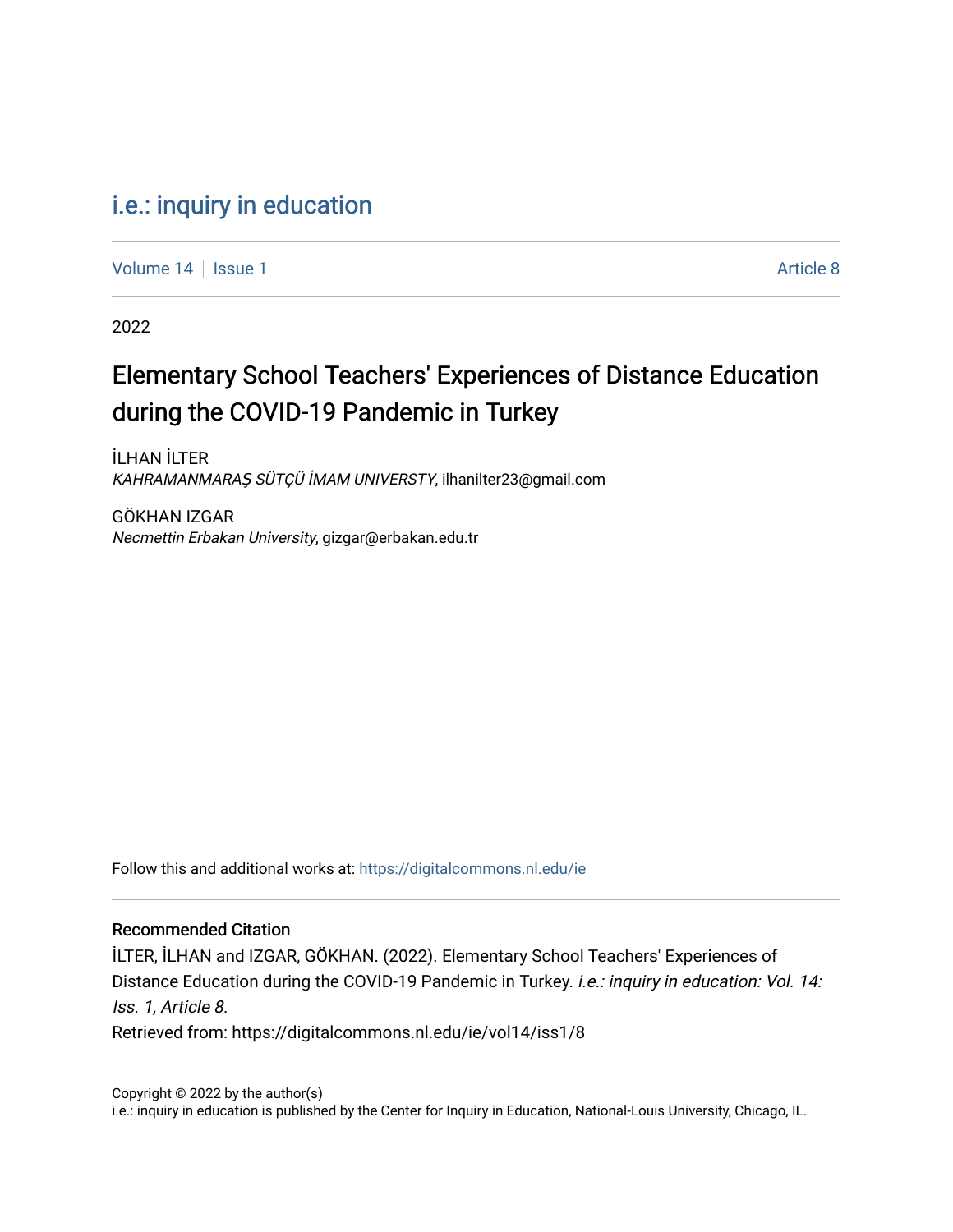# **Elementary School Teachers' Experiences of Distance Education During the COVID-19 Pandemic in Turkey**

Gökhan Izgar *Necmettin Erbakan University*

İlhan İlter *Kahramanmaras Sutcu Imam University*

#### **Abstract**

In this qualitative case study, we investigated teachers' experiences of distance education during the COVID-19 pandemic in Turkey. The participants comprised 69 elementary school teachers at varying levels of experience. The purpose of the study was to explore elementary school teachers' experiences regarding advantages and challenges of distance education and the deficiencies in learning outcomes that they observed in their students during the instructional processes. To explore the teachers' experiences, we conducted semi-structured interviews with them. We analyzed the data obtained from the interviews using the coding analysis method. The results show that participants quickly learned how to use technological platforms, improved their technological literacy skills, and ensured the continuity of education for students through online learning opportunities. Participants also addressed the challenges they were confronted with in the process of adjustment. Most challenges included inequality of opportunities, problems with technology, insufficient socialization, amotivation, low involvement and poor preparation for online education, as well as non-authentic interaction. Participants stated that they observed a decrease in students' reading comprehension and writing skills, an increase in mathematical operation errors, the inability to achieve high-level goals, and a decrease in their motivation to learn during distance education. For this reason, they did not believe that distance education adequately met students' needs or educational and pedagogical standards.

*Keywords:* COVID-19 pandemic, distance education, case study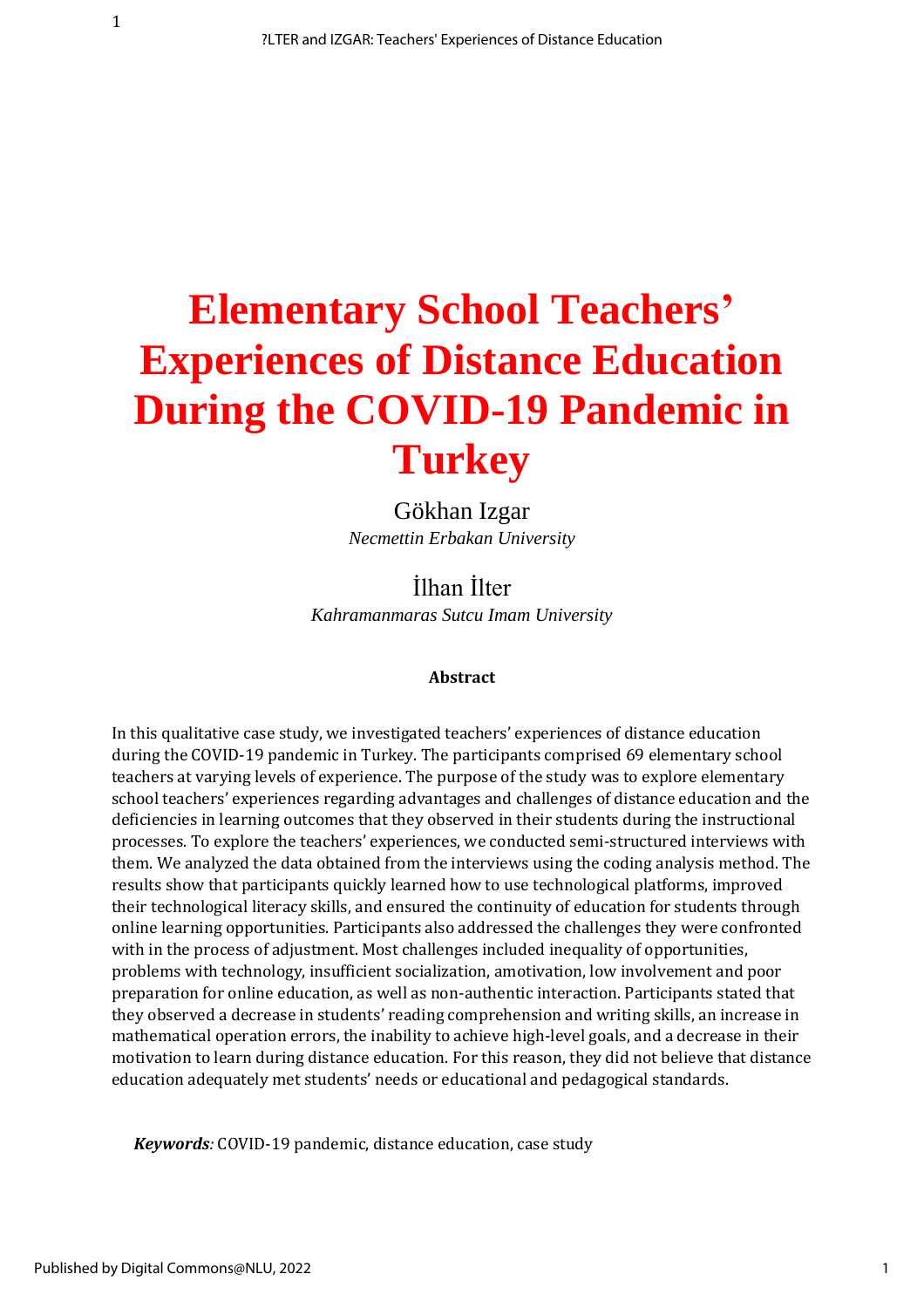#### **Introduction**

Along with significant changes and effects in the global education system, the COVID-19 pandemic has highlighted the need to benefit from distance education (Global Education Cluster, 2020). The pandemic has necessitated a remarkable digital leap in students' background education and distance education practices. The education of students has suddenly changed from face-to-face education to online education (Iivari et al., 2020). This has also had a significant impact on teachers' digital literacy skills and their readiness for online teaching. Indeed, teachers are one of the groups most affected by the pandemic. With the emergence of the pandemic, millions of teachers around the world began to teach students via distance education and were expected to act competently in the digital environment (Papagiannidis et al., 2020). Teachers have had to cope with this sudden, unexpected digital transformation of children's school education without receiving sufficient preparation (Iivari et al., 2020). Therefore, the COVID-19 pandemic has had a great impact on teachers' teaching skills and their readiness to teach online. The pandemic has important pedagogical repercussions for distance education. The purpose of this study was to explore the impact of distance education on educational processes from a holistic perspective by identifying advantages, challenges, and potential disadvantages of distance education in terms of students' learning outcomes during the COVID-19 pandemic. The following research questions guided this study:

- 1. What were the advantages of distance education at the elementary school level during the COVID-19 pandemic in Turkey?
- 2. What challenges did elementary school teachers experience during the COVID-19 pandemic?
- 3. What were the disadvantages of distance education in terms of learning outcomes during the COVID-19 pandemic?

## **Background of the Study**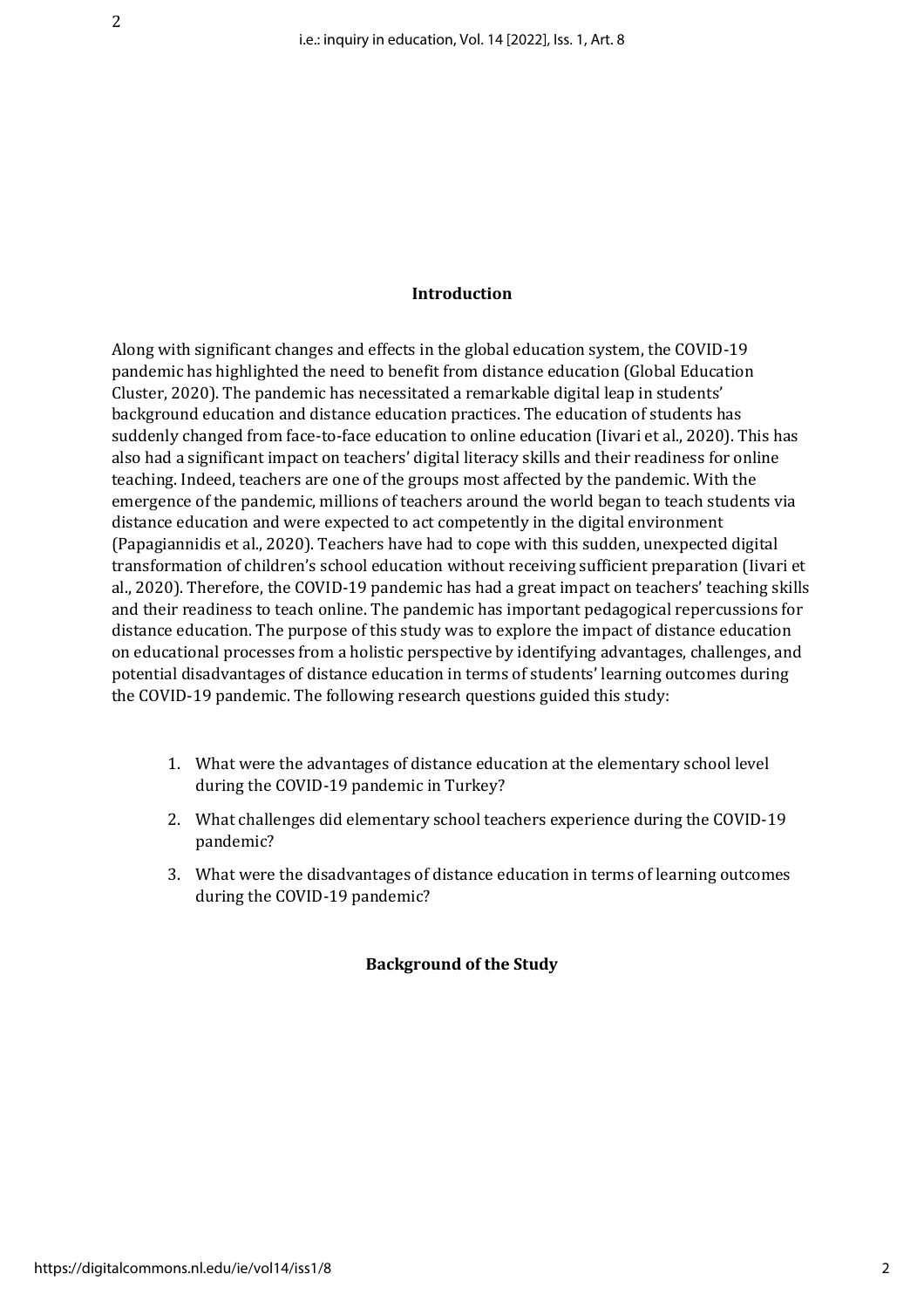In Turkey, the COVID-19 pandemic emerged in March 2020, and it adversely affected various domains of public life including the industrial, health, and education sectors (Turkish Ministry of Health, 2020). When the first case emerged in Turkey and COVID-19 pandemic then spread rapidly, the Turkish Ministry of National Education (MoNE, 2020a) took urgent actions with a risk-based approach to prevent the spread of the COVID-19 virus in schools and society. In this context, in order to ensure the continuity of institutional education and training activities and to increase the quality of education, teaching was delivered over distance education and a pandemic education policy was developed. The MoNE announced that as of March 12, 2020, education had been suspended for three weeks at all education levels in order to control the pandemic. Later, upon the growth of the pandemic, it extended the break given to face-to-face education and announced that schools would be completed through distance education until the end of the 2020–2021 academic year. This transition was accomplished very quickly. During the pandemic response process, infrastructure arrangements and capacity increases were made in the system within a short time in order to provide school-age children with equal opportunities for online learning to save their right of education and to carry out distance education without any problems (MoNE, 2020a).

In pedagogical preparation, teachers tried to design, facilitate, and conduct online learning. However, several disruptions and problems were observed in the distance education process. It is important to carry out comprehensive studies to determine the experiences of teachers in order to provide effective solutions to the disruptions and problems that have occurred. For this reason, in this study, we aimed to investigate the advantages of distance education, the challenges teachers experienced in distance education, and the disadvantages of distance education in terms of learning outcomes they observed in their students during the instructional processes. We thought that COVID-19 pandemic could have led to deficiencies in the learning outcomes of students. Therefore, in our study we conceptualized this case as a disadvantage of distance education in students' learning outcomes. We aimed to investigate whether these possible disadvantages could cause reductions in students' acquisition of knowledge and skills.

The reason for our attention to this phenomenon is that the world's education systems could likely experience disruptions as a result of the COVID-19 pandemic (Ardington et al., 2021;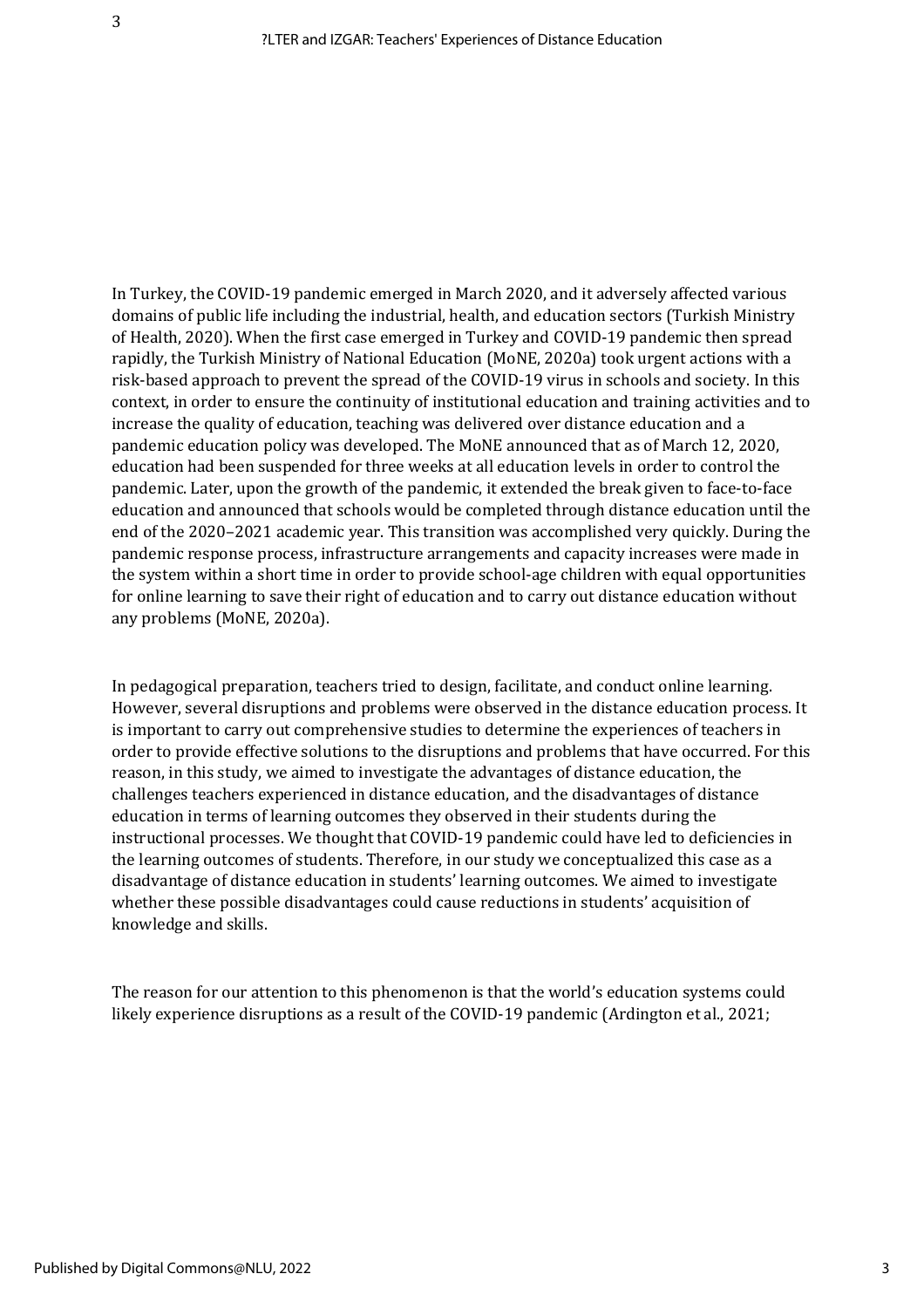Azevedo et al., 2021; Pier et al., 2021). School closures and the transition to distance education due to the pandemic may have led to progress or deficiencies in students' learning outcomes (Donnelly & Patrinos, 2021). Previous studies indicate that evidence on lack of learning outcomes due to the COVID-19 pandemic is only starting to emerge (Engzell et al., 2021; Schult et al., 2021). The closure of schools and the urgent shift to distance education due to the COVID-19 pandemic may have had adverse effects on students' learning outcomes. Identifying these possible effects can provide evidence to the relevant literature. Therefore, in this study, we aimed to explore elementary school teachers' experiences regarding advantages and challenges of distance education and the deficiencies in the learning outcomes that they observed in their students during the instructional processes.

#### **Literature Review**

#### **Effect of the COVID-19 Pandemic on Distance Education**

In the fight against the COVID-19 pandemic, many countries in the world had to replace traditional face-to-face education with distance education technology as a defense tool. Although many countries have been exposed to natural and man-made disasters before, distance education had not been used as a solution as during the COVID-19 pandemic. Researchers argue that the best aspect of COVID-19 is that it led to the development of distance education and that post-pandemic school education is an important part of new learning and teaching processes (Li & Lalani, 2020; Roache et al., 2020). A study conducted by UNESCO covering 61 countries showed that distance education in schools was not used systematically worldwide before the COVID-19 pandemic (UNESCO, 2020). A small percentage of countries have a longer tradition of education using various digital tools as part of the teaching and learning process. Some researchers argue that the COVID-19 pandemic has become a catalyst for educational institutions around the world to find innovative solutions that accelerate innovation in teaching and learning and are directly linked to the growth of public-private partnerships in education (Tam & El-Azar, 2020). Merfeldaitė et al. (2020) state that traditional face-to-face instruction will take place with new ways of learning, from live broadcasts to virtual reality experiences, and thus the concept of digital education will be applied anywhere, anytime.

https://digitalcommons.nl.edu/ie/vol14/iss1/8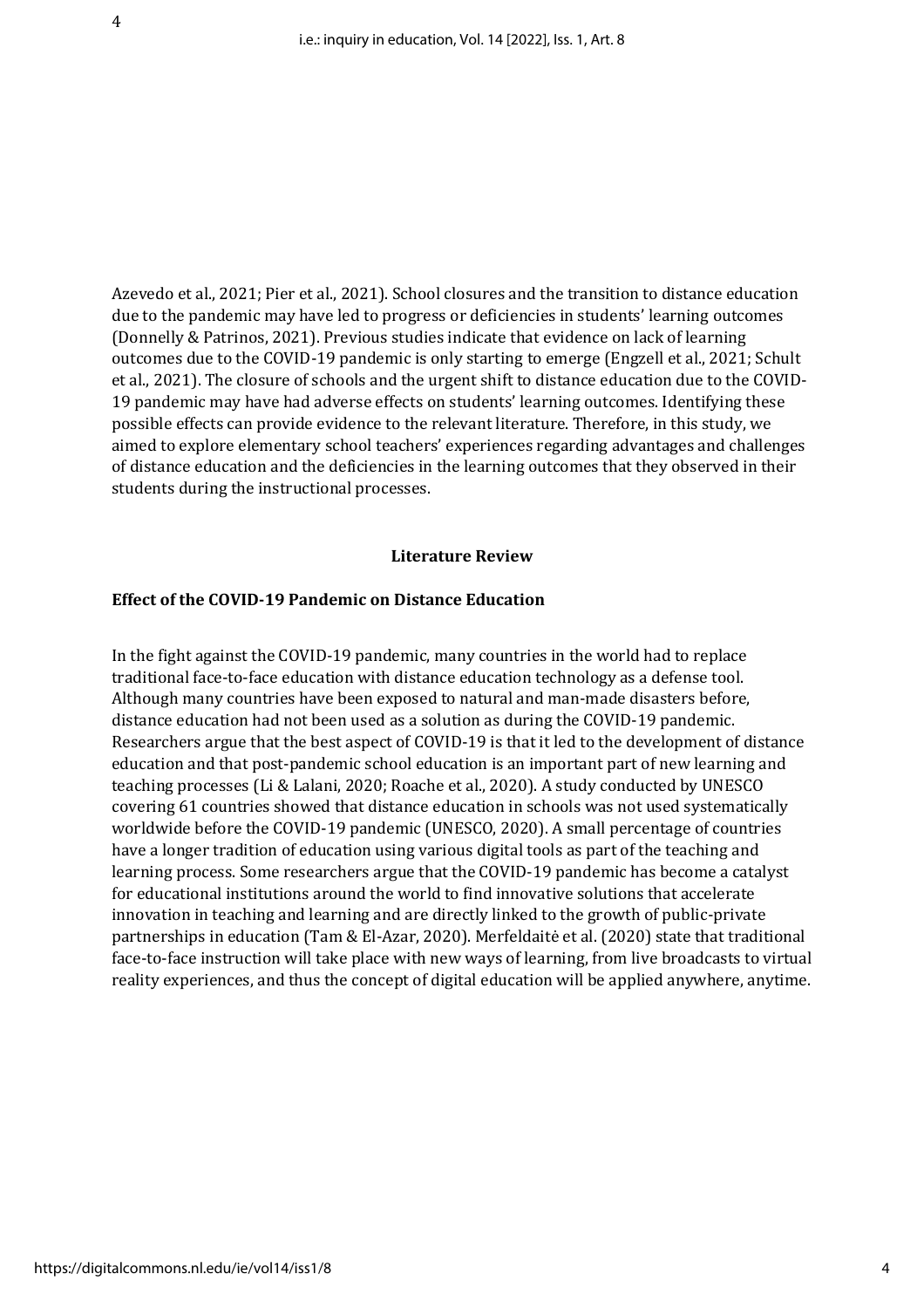The COVID-19 pandemic is unique as it initiated procedures for distance education being fundamentally different from typical distance education in several ways (Al Lily et al., 2020). First, the COVID-19 pandemic generated distance education that is fast, impromptu, and urgent. This form of education has been put into practice in schools and educational institutions due to an unforeseen need without prearrangement or preparation. It has been pushed into society without the necessary knowledge and skills to save classroom learning and restore educational institutions (Simati-Kumar & Rangiwai, 2020) but is likely to become a norm in education (Taylor et al., 2020). The second peculiarity is its internationalization. Distance education has been implemented worldwide as a nonpharmaceutical intervention (Centers for Disease Control & Prevention, 2020) and has become a global reality, turning it into a world-class spectacle and a general universal solution (Al Lily et al., 2020). Efforts have been made before to institutionalize distance education, but with COVID-19, efforts now further focus on internationalization. Third, distance education is popular today in many countries (Schunk, 2012).

Distance education has gained new breath worldwide with the onset of the COVID-19 pandemic and has become a general area of interest for societies and countries. Distance education, which has been a part of the education system but not the focal point, has become the center of the education system due to COVID-19. During the pandemic, distance education has taken its place in education with the opportunities provided by information technology to teachers, students, and even parents, and it has become a source of internal motivation for countries. The fourth specific quality of distance education is expansion, as it now crosses the borders and regions of schools and offers access to large masses regardless of time and place. Distance education is not a new phenomenon in higher education and mostly focuses on adults and higher education students (Rice, 2006). Furthermore, it is remarkable that distance education took its place in schools, especially in primary schools, due to COVID-19. During this time, distance education has become a teaching tool for all age groups and learning levels, from preschool education to postgraduate levels. Researchers have pointed out that distance education plays an active role as a primary resource for students to continue their educational journeys or complete their education (Al Lily et al., 2020).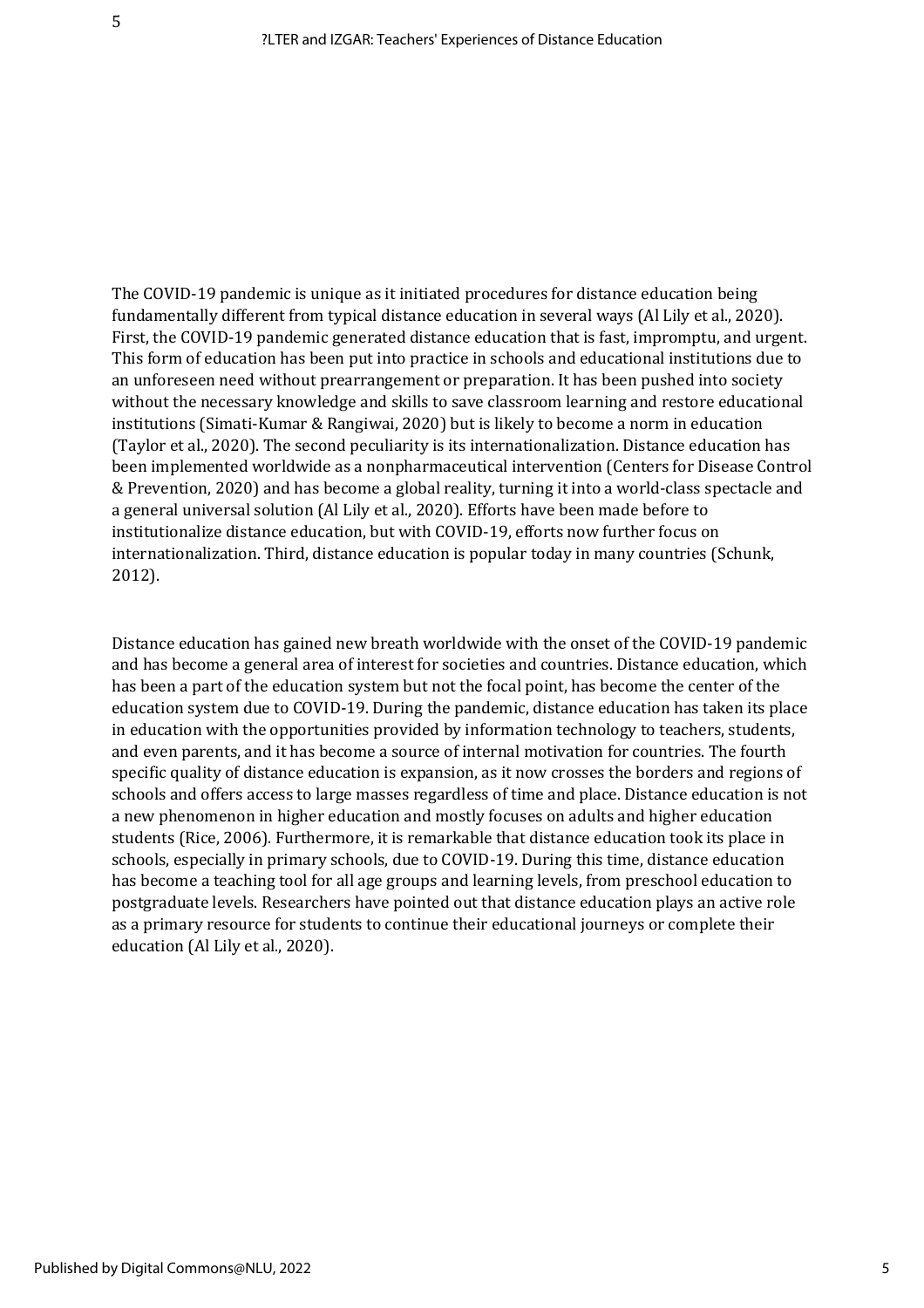#### **Distance Education: Definition and Overview**

6

Distance learning (distance education) occurs when teaching that originates in one location is transmitted to students at one or more remote sites. Distance learning saves time, effort, and money because instructors and students do not have to make long journeys to classes (Schunk, 2012). In recent years, as online learning materials and technological classroom applications have been developed and applied to learning and teaching, the interest in online education has increased as well (Arnesen et al., 2019). While distance education was generally launched for reasons such as geographical isolation, disability, wars, and disasters, it is used today as an effective tool to deal with a medical tragedy (Al Lily et al., 2020). Distance education has been portrayed as almost the only way for young people to continue their education during the COVID-19 pandemic. Distance education and information and communication technologies (ICT) have been actively used for the last 20 years, and as technological tools and online applications have been developed, the importance of distance education has increased (Arnesen et al., 2019).

Distance education can be defined in the sense of distance and independence of time and place, as major online courses and open educational resources. It is an educational experience in which instructors and students are separated in time and space (Keegan, 1994). Distance education is a form of education based on the effective use of information technologies in an academic institution for the purpose of teaching distance lessons and facilitating learning (Valentine, 2002). Distance education is a form of education in which the learner and the teacher are separate and distant from each other in a large part of the teaching-learning process, where information technologies are actively used, more space is given to materials or online applications suitable for the content of the course, and the learner is more independent (Uşun, 2006). According to Schunk (2012, p. 328), distance education takes place when instruction originating from a location is transmitted to one or more distant students. Distance education saves time, effort, and cost, as it does not require instructors and students to travel long distances to attend classes. Distance education provided the opportunity to transmit the curriculum from a central location to all of the schools during the COVID-19 pandemic. Distance learning sacrifices face-to-face contact with instructors but allows real-time (synchronous) interaction when two-way interactive videos are used (Schunk, 2012, p. 328).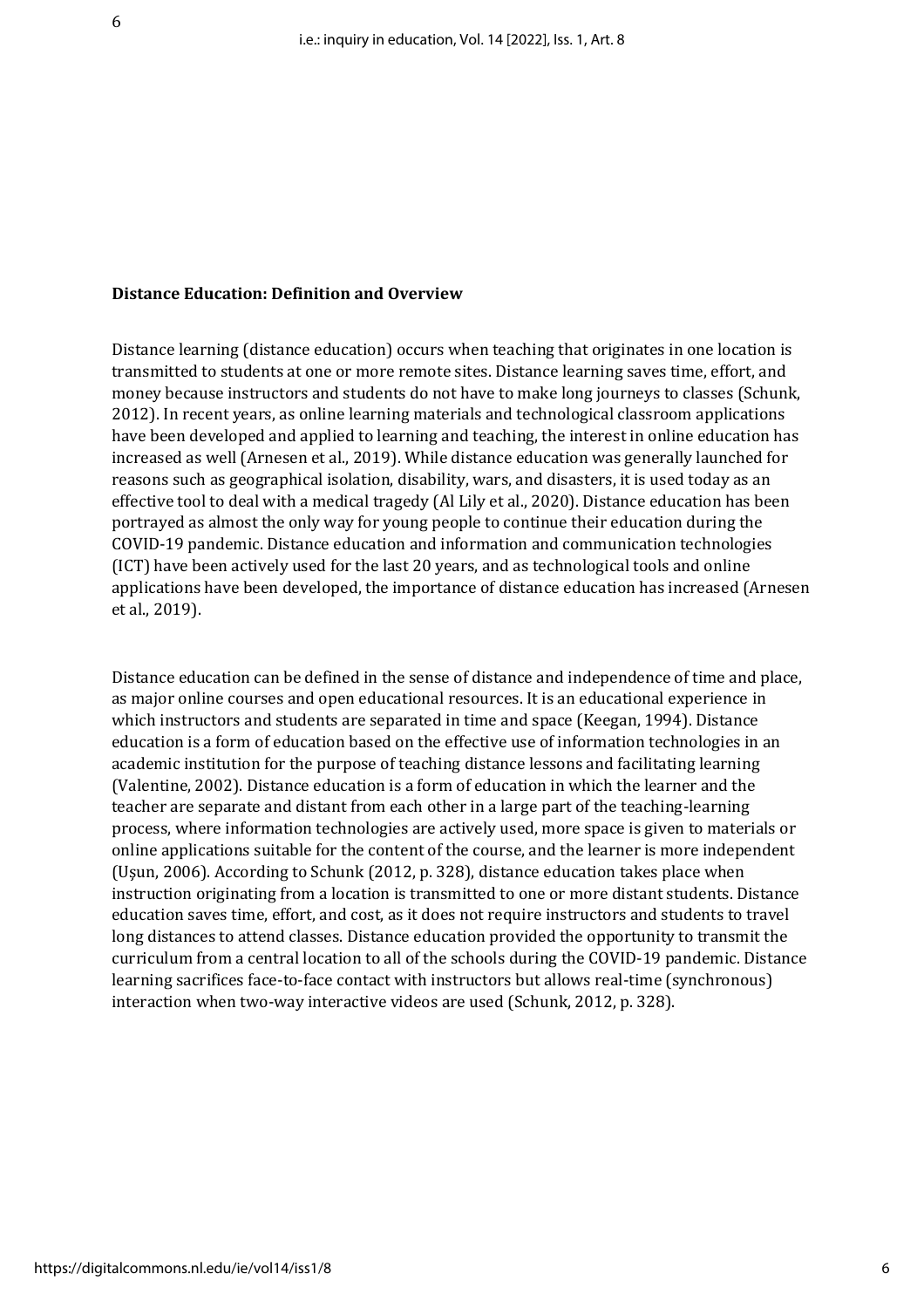There are many variants and definitions of distance education, such as "distance teaching," "distance learning," "open learning," or "online learning." Distance teaching describes the course development process of a remote institution that prepares learning processes for learners (Keegan, 1994). Distance learning is the evaluation of this process from the learner's point of view (Kaya, 2002). Distance education is an individualized education that can benefit from a wide range of kits in different conditions and leaves the responsibility of learning to the individual to a large extent (Hızal, 1983). Distance learning, on the other hand, emphasizes the learner's self-study with any media use and shows more diversity than distance education in terms of learning situations (Verduin & Clark, 1994). The quality of distance education largely depends on the level of digital access, the quality of applications, and the digital literacy of all participants, such as teachers, students, and parents, in the learning process (Giovannella et al., 2020; König et al., 2020; McKenney et al., 2015).

Distance education emphasizes the facilitating role of the teacher in designing classroom activities (Kebritchi et al., 2017; Keengwe & Kidd, 2010) and creates prerequisites and opportunities to strengthen students' self-learning using technology and parental support (Li & Lalani, 2020). According to Bernard et al. (2004), distance education that incorporates interactions including student-student, student-teacher, and student-content helps to increase student learning and technological experiences. Incorporating online learning opportunities and multimedia presentations into distance education increases personalization and, thus, brings it closer to face-to-face learning (Larreamendy-Joerns & Leinhardt, 2006); in this way, student motivation and learning can be promoted. Researchers have suggested that as the convenience of technology continues to evolve, we will gradually move away from traditional education toward a model that includes fewer classroom meetings and more digital learning and communication (Schunk, 2012). Indeed, the COVID-19 pandemic has made online learning, easy information access, and distribution available to a large proportion of the world's population, and it helped move traditional educational content to digital platforms and reach large intended audiences (Fidalgo et al., 2020).

During the COVID-19 pandemic, Turkey provided distance education first through television in order to ensure continuity in education. The Ministry of National Education (MoNE) prepared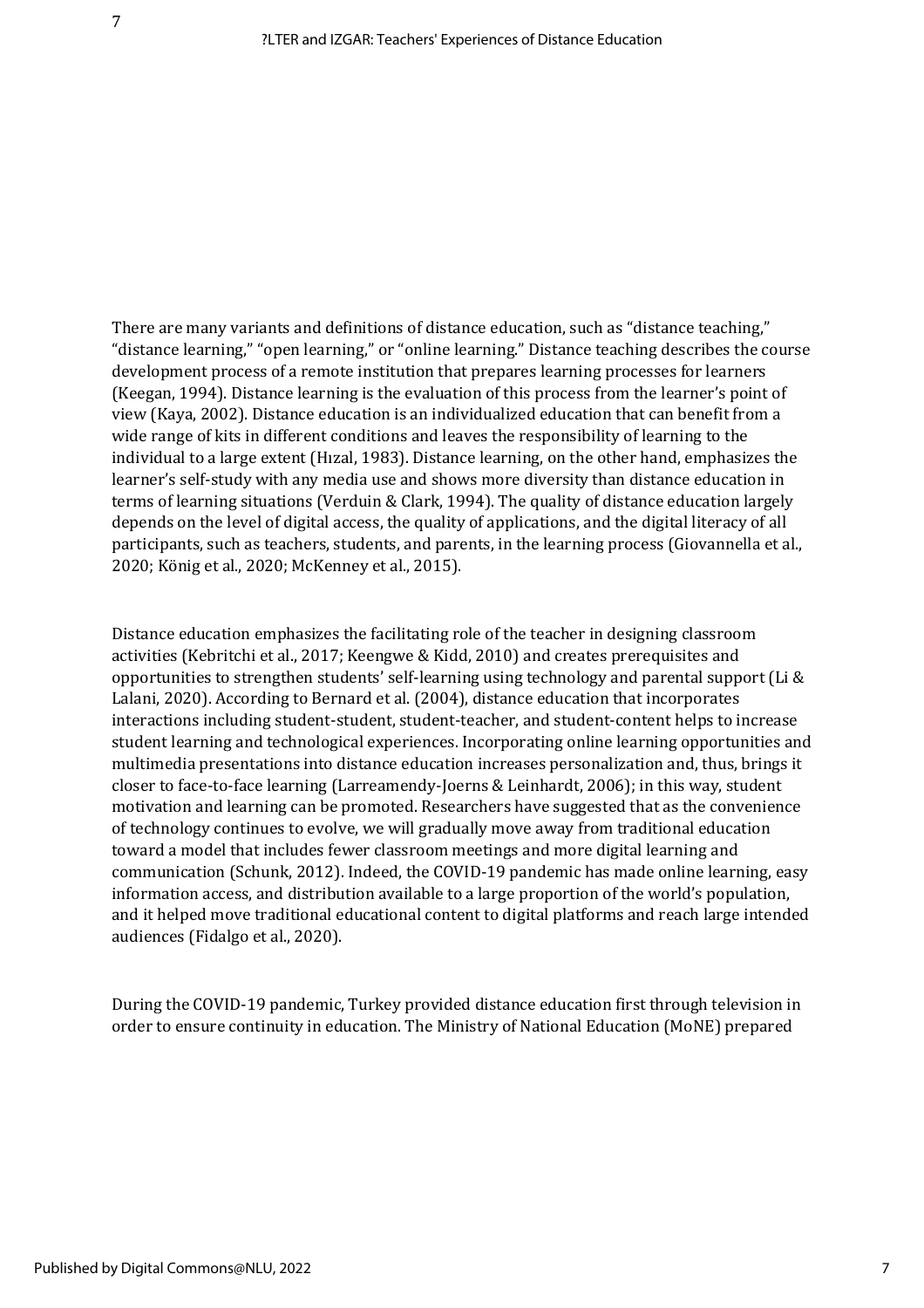online lesson videos for students at all educational levels and provided these videos to students via television. In the second phase of the process, the MoNE provided tablets, internet, and infrastructures to support students in need and continued distance education applications regularly with the Education Information Network internet platform (MoNE, 2020b).

#### **Research Design**

To address the purposes of our study, we employed a qualitative case study approach. A case study allows researchers to collect and investigate data on a specific topic or phenomenon. The most basic feature of a qualitative case study is an in-depth investigation of one or more cases (Creswell, 2007). According to Yin (2013), a case study is an in-depth description of a real-life case. Therefore, in our study, we chose a case study to examine the experiences of elementary school teachers on distance education.

### **Participants**

The participants comprised 69 elementary school teachers, of which 37 were females and 32 were males, working in different provinces of Turkey. We employed a purposeful sampling strategy to select participants who were interested in participating in the study. This method allowed us to gain a deeper understanding of the findings gleaned from the online interviews, while also allowing for different perspectives and probing for rich and clear descriptions of the case that guided this research (Creswell, 2012). By using this approach, we focused on the selection of elementary school teachers who we believed would provide rich insights and experience in distance education. Thus, we included female and male elementary school teachers with varying levels of teaching experience and located in different cities. The ages of the participants ranged from 27 to 56. Their teaching experience ranged from 4 to 32 years. We conducted the research in the spring semester of the 2020–2021 academic year.

#### **Data Collection**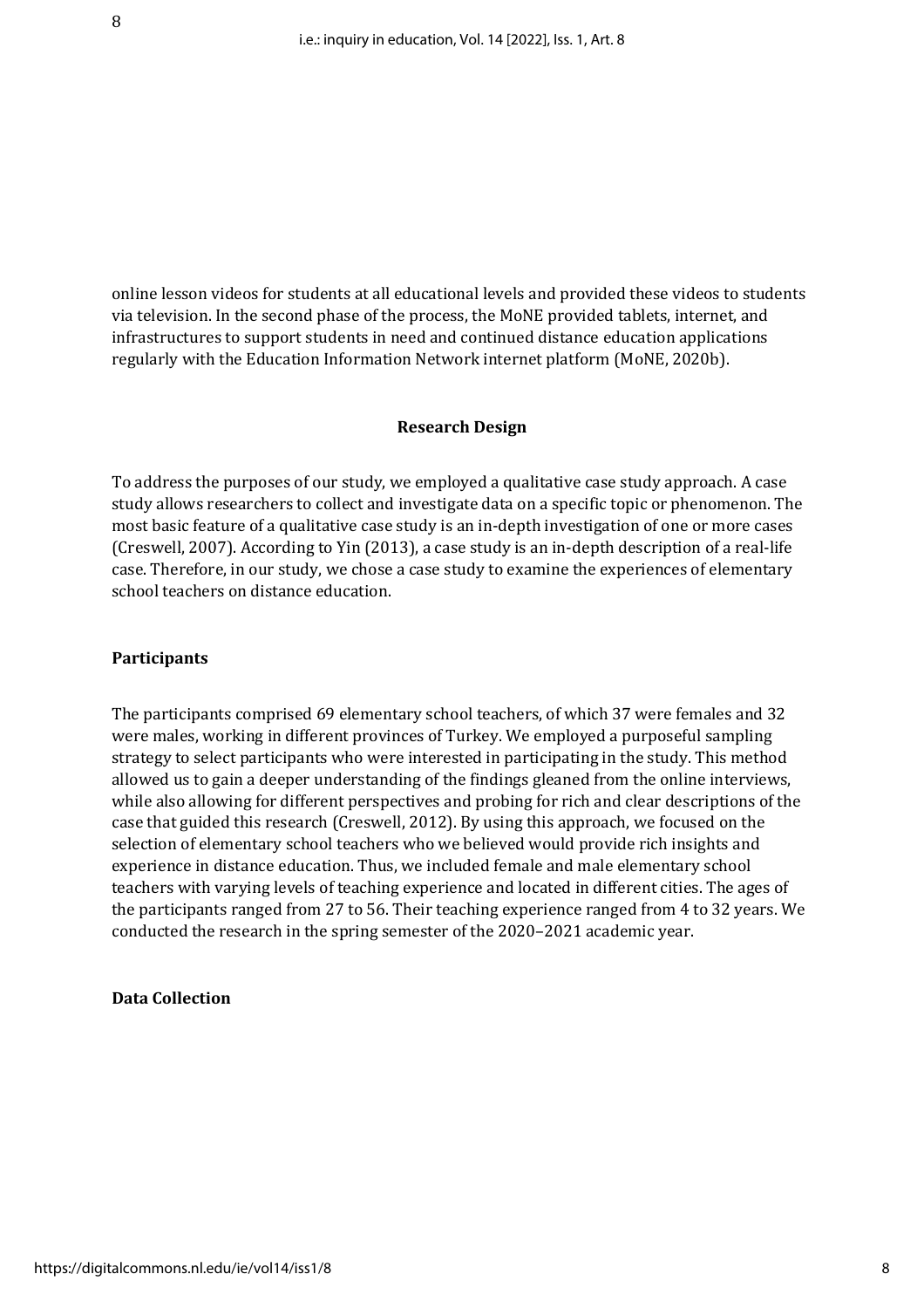We conducted semi-structured interviews with the participants. Interviews are a powerful strategy for collecting important information and rich details about the perspectives and personal experiences of participants in relation to the topic of study (Teddie & Tashakkori, 2009; Cardenas-Lopez, 2015). Also, interviews are the most commonly used source of data in case studies (Sharan, 1998). Participants were asked about their personal experiences with distance education during the COVID-19 pandemic. For this purpose, we prepared a semistructured interview guide with a variety of questions that allowed us to collect rich data. Due to the lack of face-to-face meeting opportunities during the COVID-19 pandemic, we used Zoom to conduct and record interviews according to ethical standards of conducting research with human subjects.

# **Data Analysis**

Data analysis went through several coding cycles. The goal of the coding process, according to Creswell (2007), is to make sense of text data by dividing it into text or image segments, labeling segments with codes, examining codes for overlap and redundancy, and collapsing these codes into broad categories. We read each transcript several times after the interviews were transcribed, each time seeking a better understanding of each participant's gained experiences as a preparation for the thematic analysis the coding process was based on (Saldaña, 2013).

Coding is an effective method of organizing and grouping similarly coded data into categories that share features (Saldaña, 2013). Coding analysis is defined as a way of condensing comprehensive data into smaller analyzable units by creating categories and concepts from the data (Mayring, 2004). We used coding analysis to develop a more detailed understanding of the participants' experiences; this provided us with important insights. We developed a set of codes based on the interview data, focusing line by line on the expressions, main ideas, and salient, catchy, and/or evocative words that the participants emphasized in their answers to the research questions. Coding helped us to pinpoint and define key components of interview data (Merriam & Tisdell, 2015). Following this approach, we read each statement multiple times, carefully comparing data with codes and codes with codes and combining them into overarching categories derived from the codes in the interview data (Spencer et al., 2014). To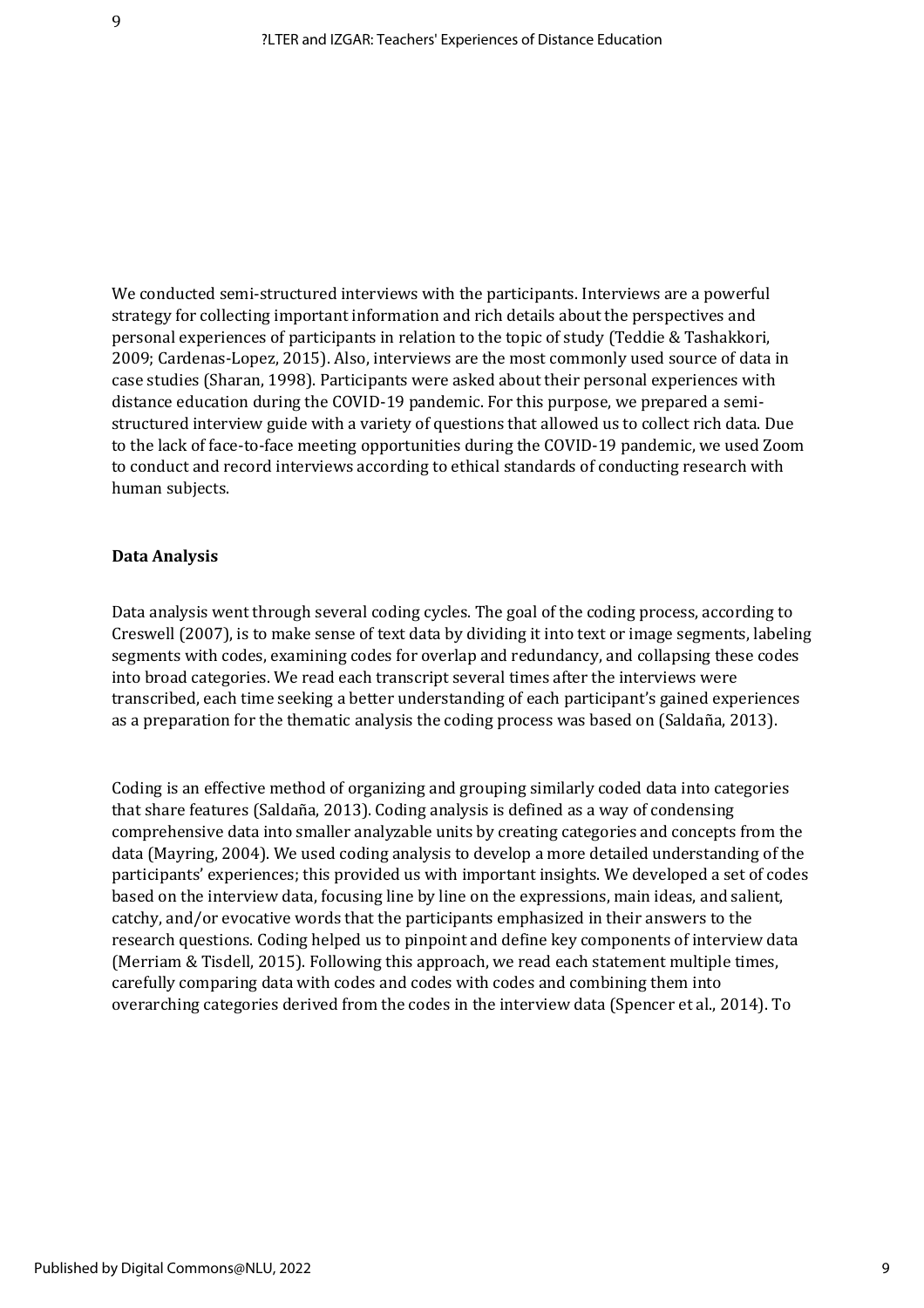compare the created categories, we created a thematic map displaying the dominant themes that recurred throughout the dataset.

We employed several criteria to validate our findings: credibility, transferability, confirmability, and consistency (Lincoln & Guba, 2013; Merriam & Tisdell, 2015). In order to ensure credibility in the study, we provided detailed information about each stage of the research and the participants, and participant confirmation was obtained. According to Creswell (2007), providing detailed information in research increases the credibility of the research. In order to ensure transferability in this study, we presented each stage of this study in detail to the reader, and direct quotations from the participants' views were included in the findings section (Merriam & Tisdell, 2015). These practices within the scope of credibility increase the internal validity of the study (Lincoln & Guba, 2013).

Consistency in qualitative research is the consistency between research data and research results (Merriam & Tisdell, 2015). Creswell (2007) suggests that the compatibility between codes and categories should be checked by more than one researcher to ensure reliability in qualitative research. To ensure consistency in this research, we sent the transcripts to an independent coder and then compared the independent coder's findings with the baseline codes and categories we identified. A consensus was established by two independent coders on the emerged categories. The categories created were then checked by some participants as an additional data validation method (Creswell, 2007). In order to ensure the confirmability of this study, the study data, the coding, and other studies made in the computer environment were filed with the name of the study and made auditable when necessary. In the confirmation review, the researchers are required to keep all the data collection tools and all the study elements on hand for the review of the relevant parties when necessary (Creswell, 2007). We also used member checks with participants to confirm accuracy of the transcripts and partial findings. To protect participants' identities, we assigned pseudonyms to them, such as "T-1, T-2," etc. when presenting direct quotes.

#### **Results**

#### **Advantages of Distance Education**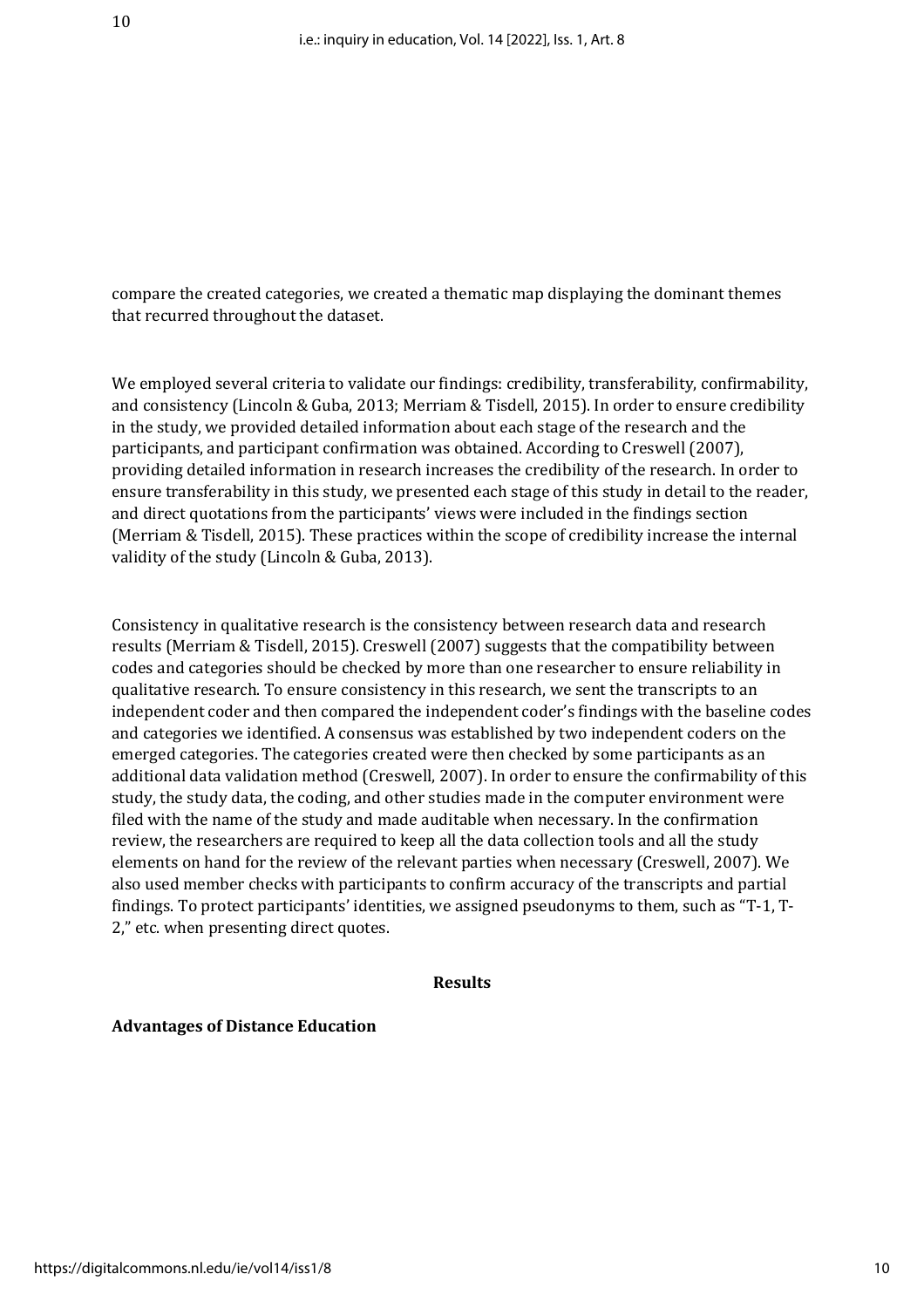With regard to the advantages of distance education during the COVID-19 pandemic, we identified several interrelated components that reflect the participants' experiences, and among them is the development of technology-related skills.

# *Development of technology-related skills*

The majority of teachers cited increased technological literacy as a significant benefit of distance education. Many teachers stated that they benefited more from technological opportunities in distance education. Some teachers also pointed out that they could quickly integrate technology into their educational settings thanks to distance education. However, a few teachers stated that they learned how to conduct research online as a result of distance education practices and methods. Figure 1 presents the codes for this category.



Figure 1: Codes referring to development of technology-related skills

# Some teachers described their experiences in the category of developing technology-related skills as follows:

*The digital literacy skills of teachers and students are a plus. Educational technologies provided great benefits in this process (T-9).*

*We were able to make the most of technology (T-37).*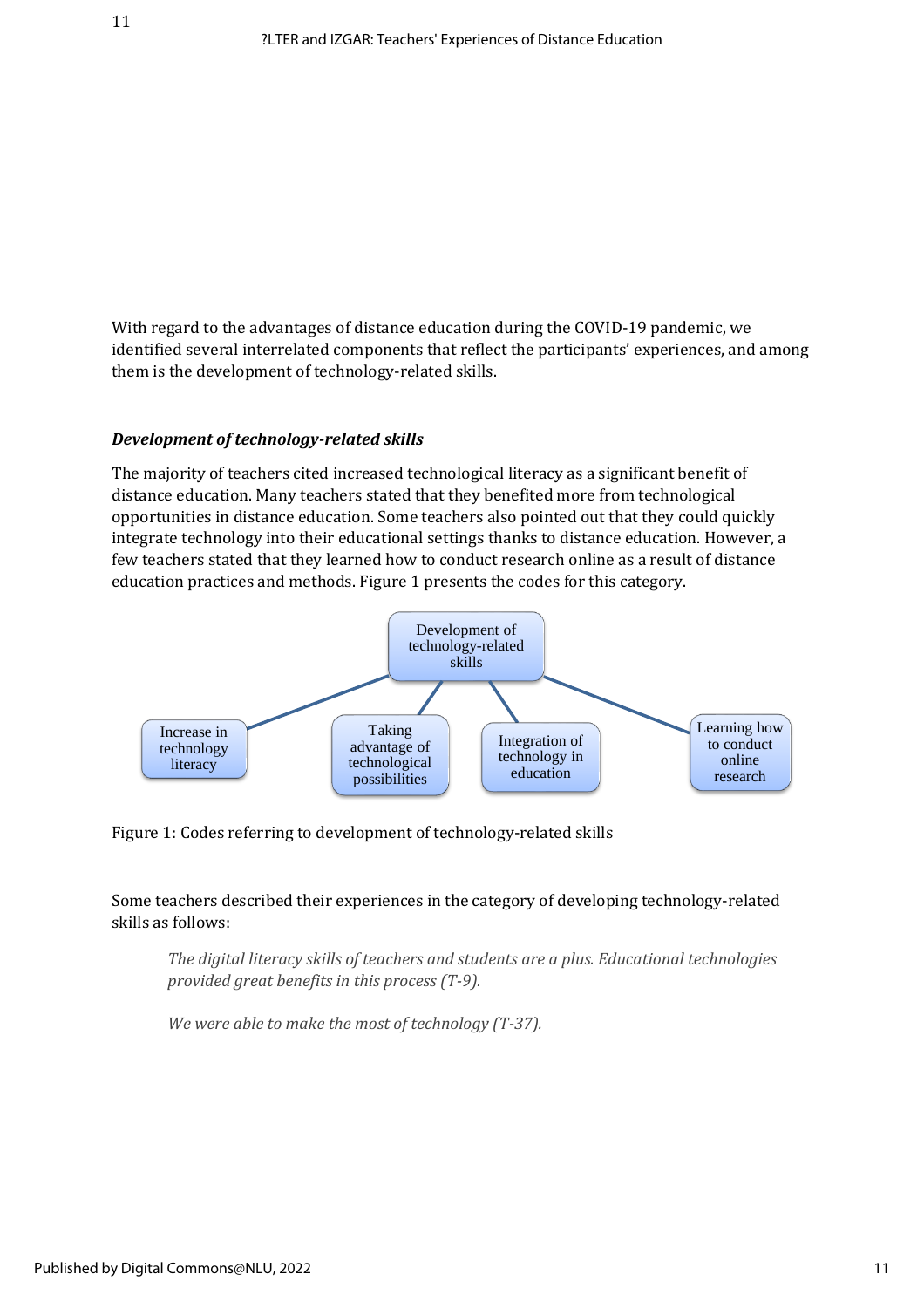*We were able to use technology for learning and teaching purposes. We mostly used Web2 tools (T-56).*

*Distance education provided the opportunity to teach with technological tools. Information could be accessed quickly and easily (T-59).*

# *Contribution to educational services*

The majority of teachers pointed to the fact that education can be carried out independently of time and place as the best aspect of distance education. Again, many teachers stated that they were able to use different instructional materials in their lessons thanks to distance education. Some teachers stated that through distance education, continuity in education was ensured during the COVID-19 pandemic. Fewer teachers reported that there was an overall increase in parental support at home through distance education, that they could communicate easily with the students, that they could manage the classroom more effectively, and that they could increase student motivation and engagement. Figure 2 shows the codes for this category.



Figure 2: Codes referring to contribution to teaching services

The following excerpts document some teachers' experiences categorized as contribution to teaching services:

*We used a lot of web or home materials for students during distance lessons (T-15).*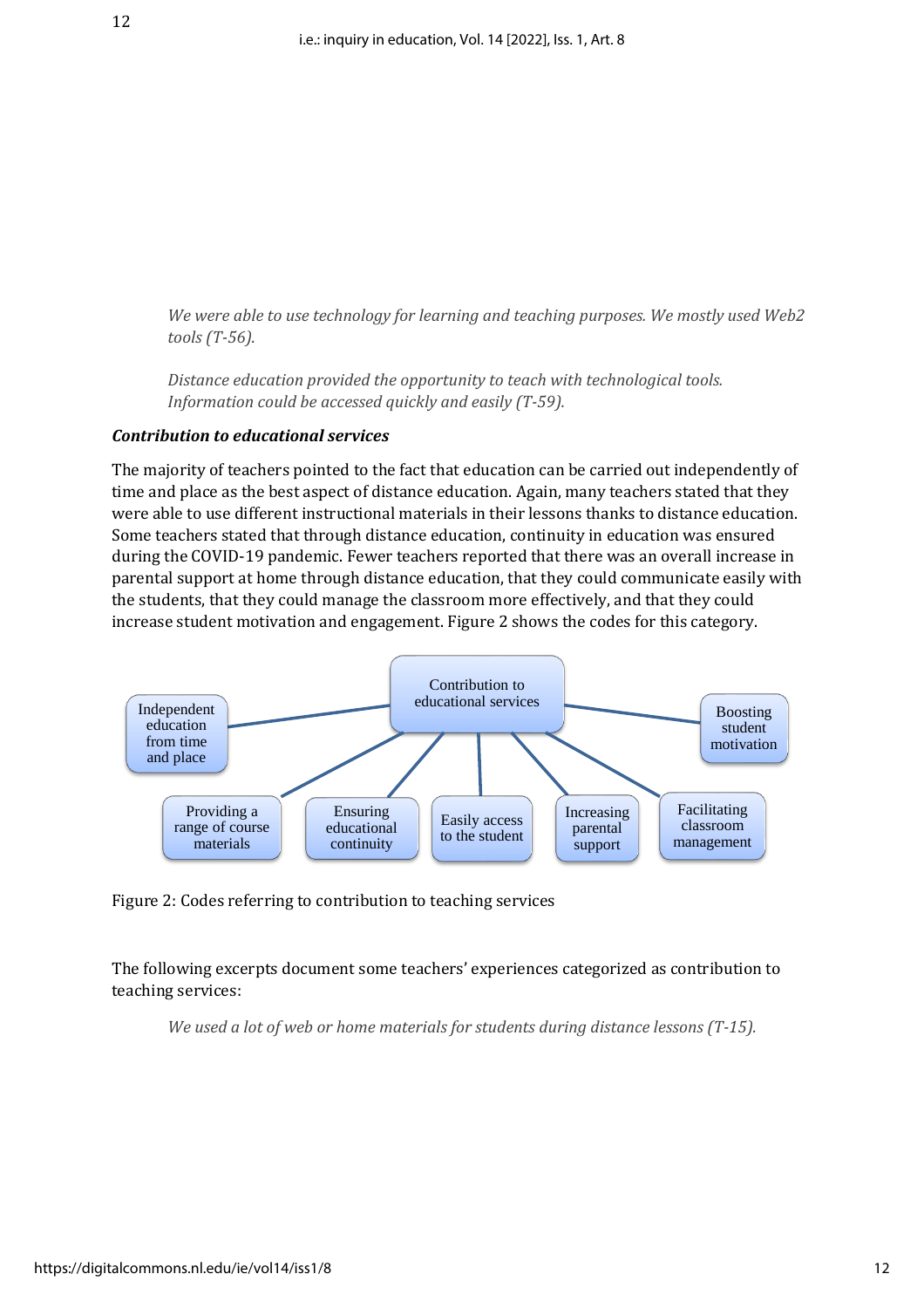*We continued the training of our students (T-29).*

*Distance education schools ceased to be four walls. We reached the students more quickly. Parents became more conscious about the school and their child (T-51).*

*It is easy to deal with students on a one-to-one basis, and there can be more sharing (T-33).*

*Distance education provides educational services to a wide student population. I can teach more quickly by using technology. There is no need for classroom management such as shutting up, sitting down, and speaking (T-21).*

#### *Savings*

Some teachers stated that the best advantage of distance education is that it saves time. Fewer teachers stated that education services are provided with lower costs in terms of physical elements, transportation, heating, and course equipment. Figure 3 displays the codes for this category.



#### Figure 3: Codes referring to savings

In the category of savings, the following teachers shared their personal experiences:

*Distance education has made it easier to use written and visual resources on the internet. Lessons were attended without the problem of transportation to school (T-5).*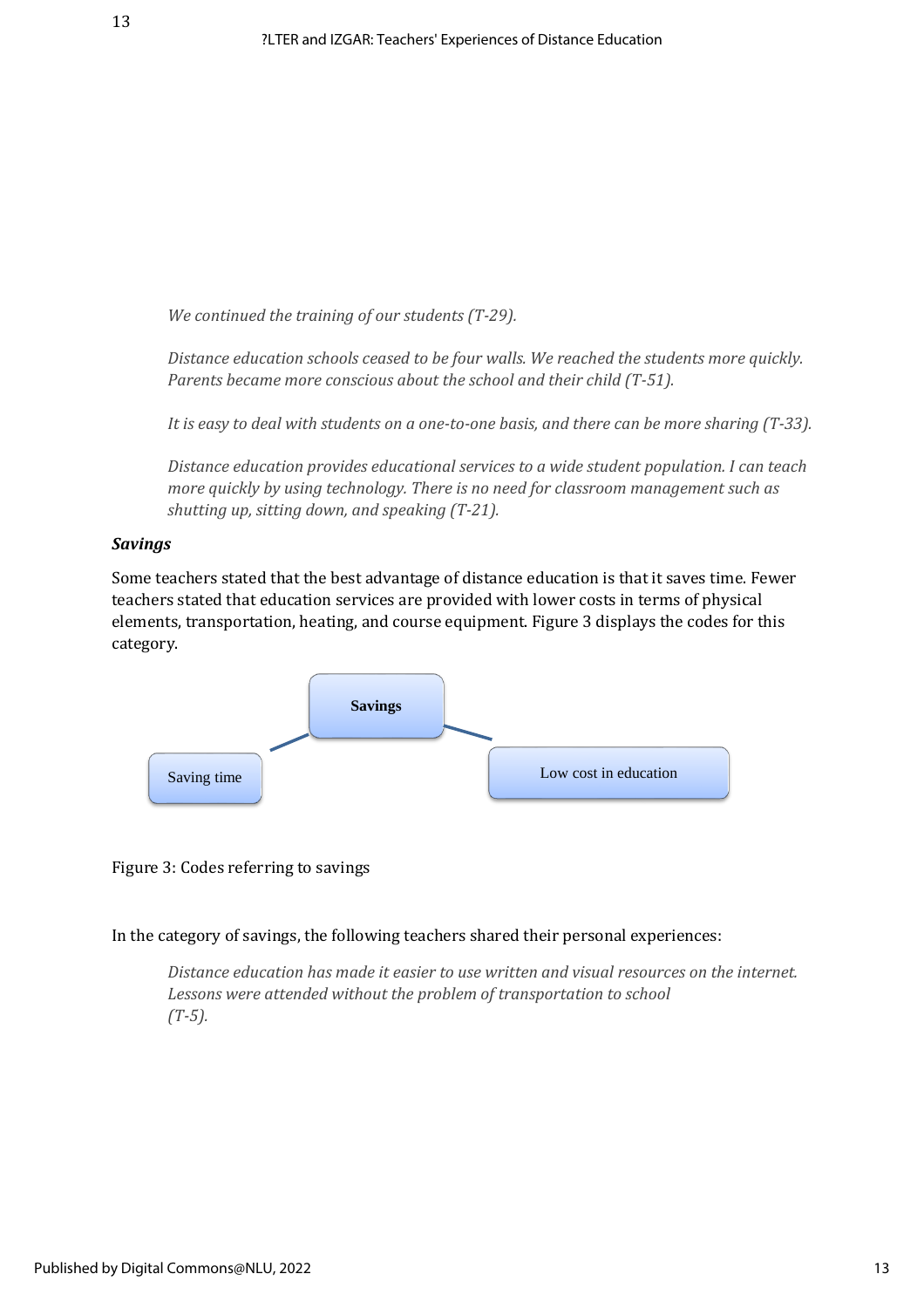*Distance education saved time (T-24).*

*It prevented a waste of time. For a longer time, we teach our lessons (T-49).*

*The best aspect of distance education is that it is more economical (T-14).*

# **Challenges of Distance Education**

Participants identified several challenges with regard to distance education during the COVID-19 pandemic: (a) technology-based problems; (b) problems in educational services; and (c) health problems.

# *Technology-based problems*

The majority of the teachers pointed out that the most important problem in distance education is the increase in the inequality of opportunity (problem of access to education). Figure 4 shows the codes for this category.

#### Some teachers described their experiences as follows:

*It is a difficult process, especially for my students who do not have technological opportunities and do not even watch lectures on television (T-4).*

*Some of my students could not attend the classes. Some of my students could not attend classes because they did not have a personal computer or phone. Internet problems, errors in the system, learning anxiety, and low motivation decreased the interest in the lessons (T-9).*

*Some of my students were not able to participate actively unless they had an internet connection, smartphone, tablet, or computer. There are hundreds of students like this. Many of my students could not actively participate in distance education (T-11).*

14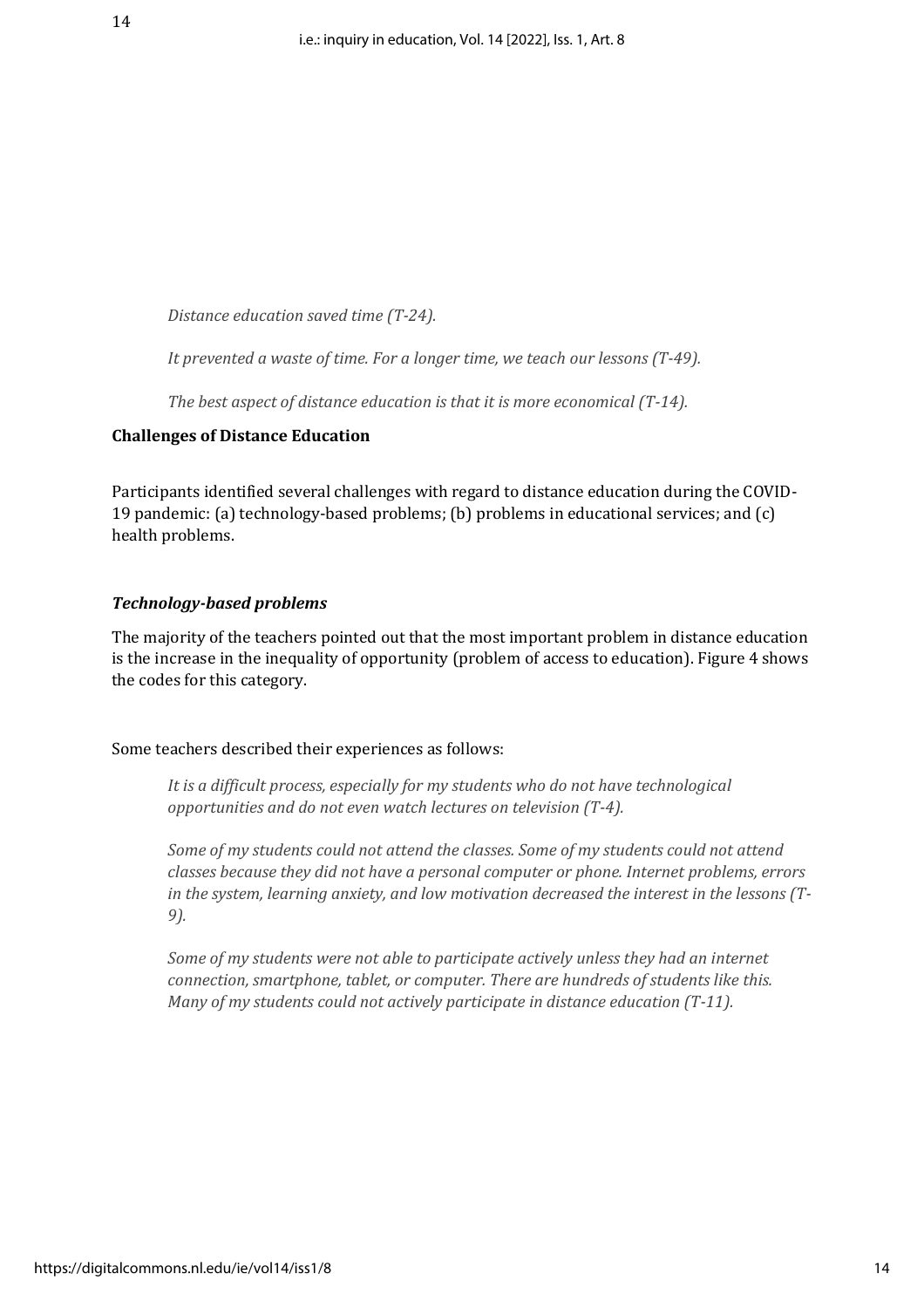

Figure 4: Codes referring to technology-based problems

Many teachers stated that problems with infrastructure, connectivity, or other technological aspects were major challenges in distance education. Two teachers explained their experiences on this subject as follows:

*Some of my students had internet problems and could not attend the class. Since the interaction was low, permanent learning did not occur (T-28).*

*In my lessons, we had connection and sound problems caused by the power of the internet, and a loss of time in parallel. I could not connect to the class, I could not enter, my battery ran out etc. Due to such problems, my students could not adapt to online courses (T-15).*

#### *Problems in educational services*

Many teachers stated that the most important challenges in distance education were insufficient socialization (lack of social contact), amotivation (an absence of motivation), low involvement in education, poor preparation for online education, and non-authentic interaction. Figure 5 shows the codes for this category. Below are some of the experiences teachers shared on this subject:

*Students could not pay much attention to the lesson. I could not fully achieve class dominance (T-18).*

*Creating a friendly atmosphere is difficult. I had difficulty motivating the students for the lesson (T-19).*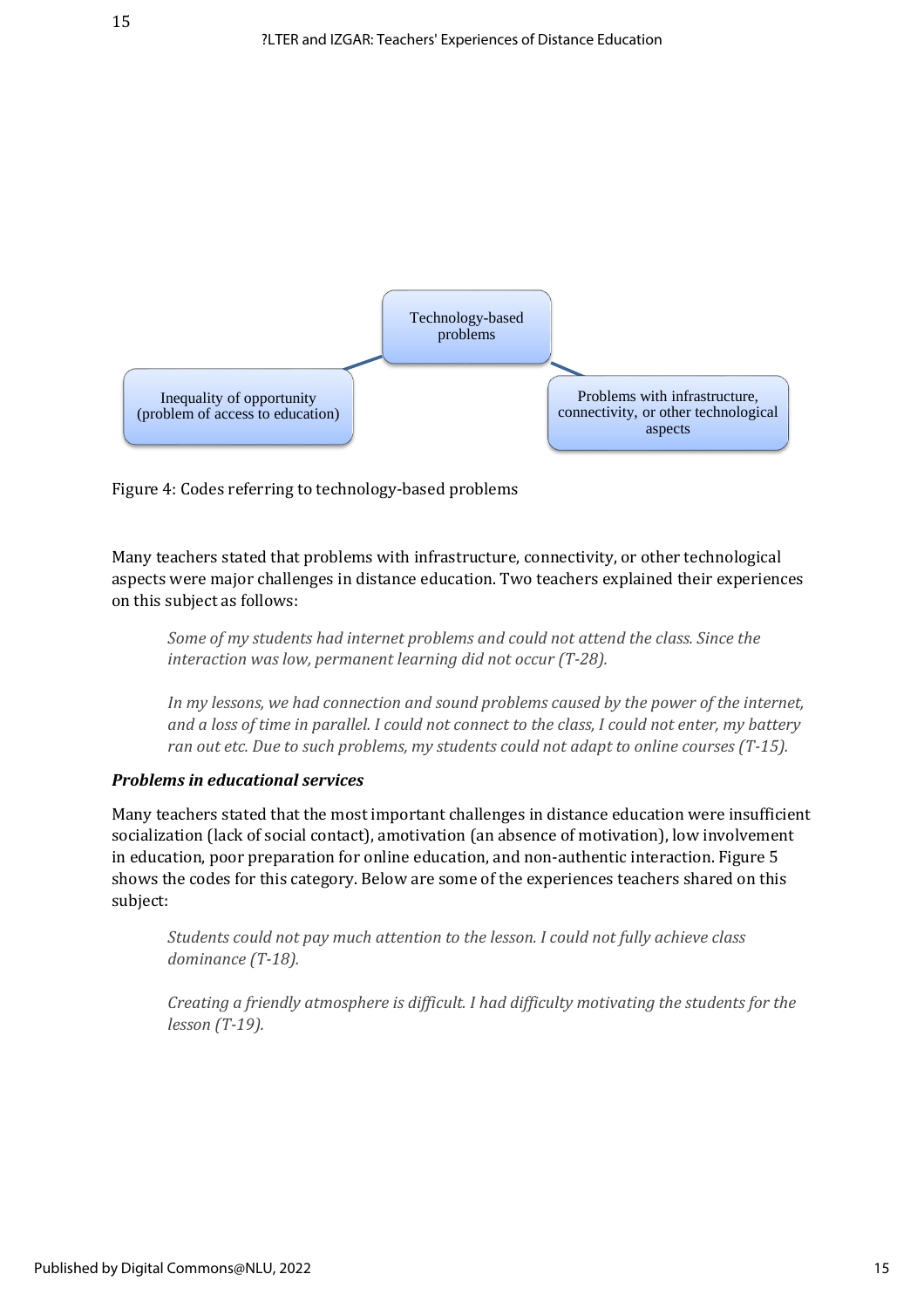



Figure 5: Codes referring to problems in educational services

Some teachers also stated that the most significant challenges in distance education were challenges in managing the virtual classroom, challenges encountered during practical activities, challenges assessing learning outcomes, and effective learning and retention problems. For instance, one teacher's (T-5) experience about problems in educational/teaching services reads:

*The emotional bond and communication between the teacher and the student weakened. Class atmosphere and discipline disappeared. Children' attention were easily distracted on the screen during lessons. It became difficult to control the students. We also experienced audio and video issues related to internet speed and devices. We did not conduct cooperative learning workshops.* 

Another teacher described the problems as follows (T-33):

*We could not provide control as in the face-to-face education environment. I had challenges in assessing students.*

# *Health problems*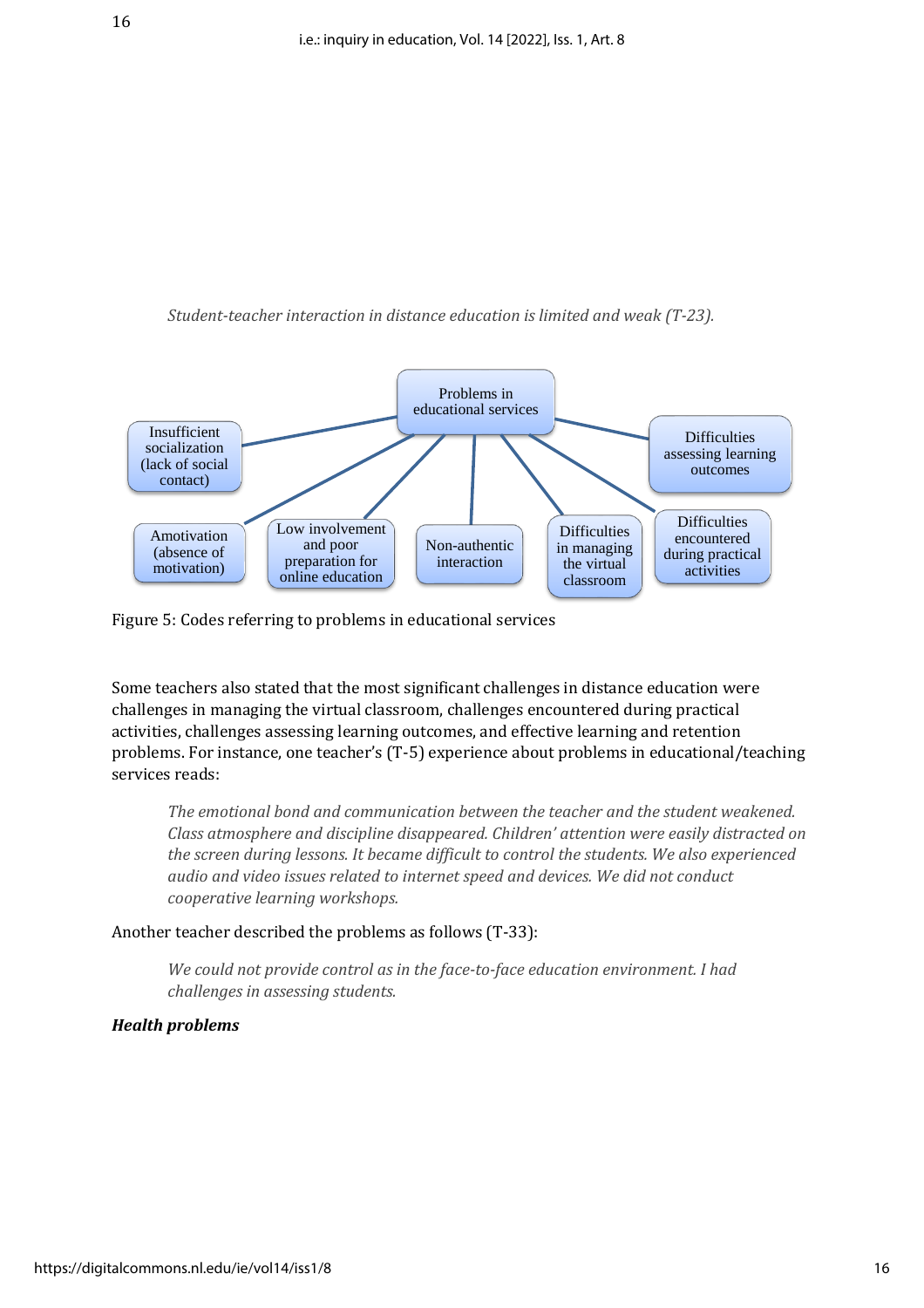Few teachers stated that distance education practices during the COVID-19 pandemic caused health problems. Figure 6 shows the codes for this category. One teacher explained their experience about the health problems as follows:

*Six hours a day in front of a screen is too much for elementary schools. My eyes, my brain, I hurt all over (T-7).*

# T-25 reflected on his experiences, stating:

*In addition to the mental fatigue caused by being in front of the screen all the time, there have been serious health problems in my eyes.*



Figure 6: Codes referring to health problems

# **Disadvantages of Distance Education**

Participants identified five main points with regard to disadvantages of distance education during the COVID-19 pandemic: (a) disadvantages in cognitive learning outcomes; (b) disadvantages in affective learning outcomes; (c) disadvantages in psychomotor learning outcomes; (d) disadvantages in pre-learning; and (e) disadvantages in curriculum content.

#### *Disadvantages in cognitive learning outcomes*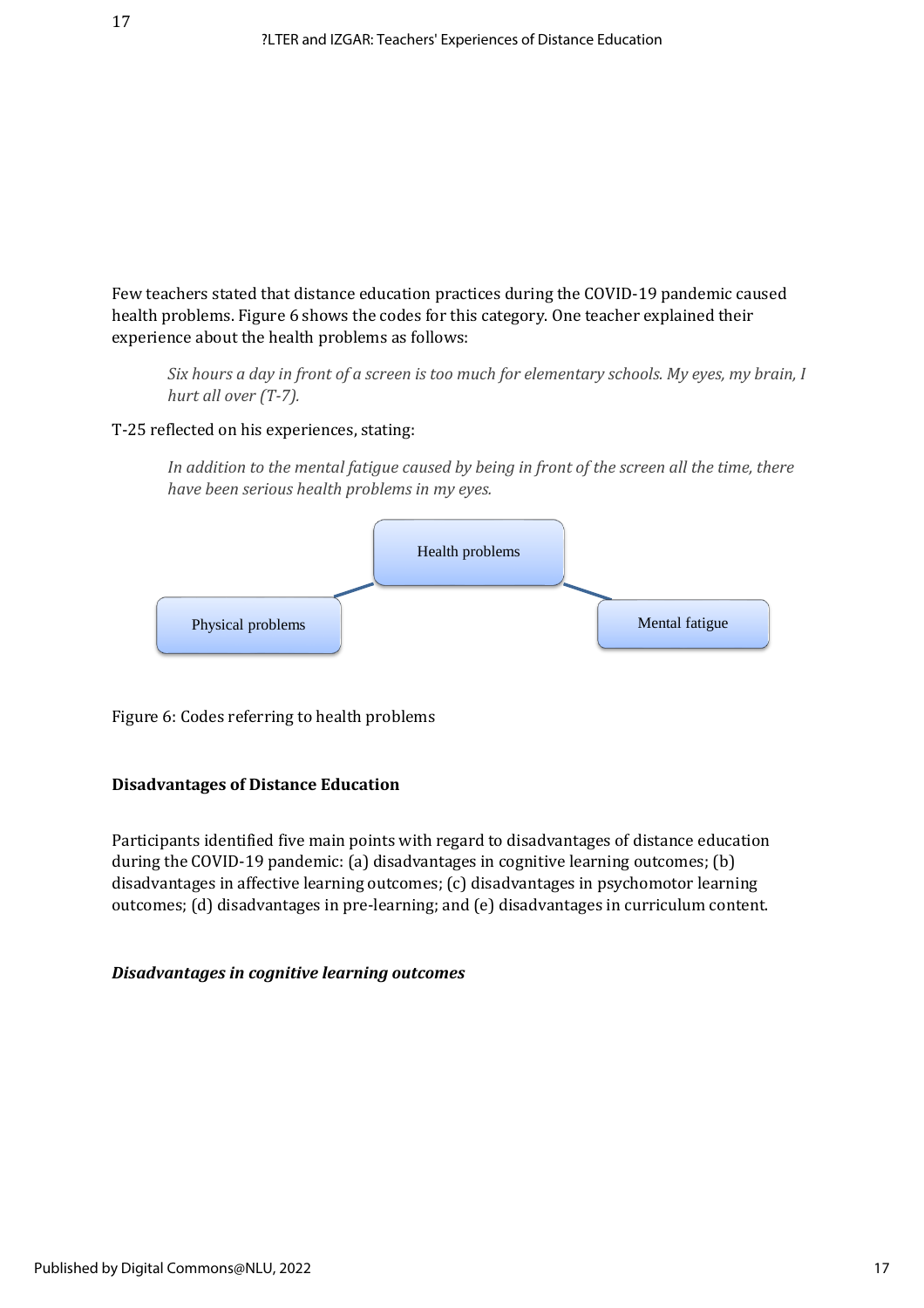Many teachers stated that they experienced a decrease in their students' reading comprehension skills and failure to achieve high-level goals during the distance education. One of the teachers shared his thoughts in this regard as follows.

*I* observed difficulties in reading comprehension and declines in interpretation skills in my *students (T-10).* 

T-46 shared her opinion as follows*:*

*Especially since I couldn't do the experiments and applications that I needed to do in the science lessons, the students' learning was incomplete. Since these subjects are abstract, I could not concretize the teaching.* 

Figure 7 shows the codes for this category.



Figure 7: Codes referring to disadvantages in cognitive learning outcomes

Some teachers also drew attention to the decrease in retention of knowledge and the increasing errors in mathematical operations. For instance, two of the teachers' observations are as follows:

*…errors and irregularities in mathematical operations are a situation that I often encounter (T-17).*

*My students quickly forgot the achievements related to the course (T-23).*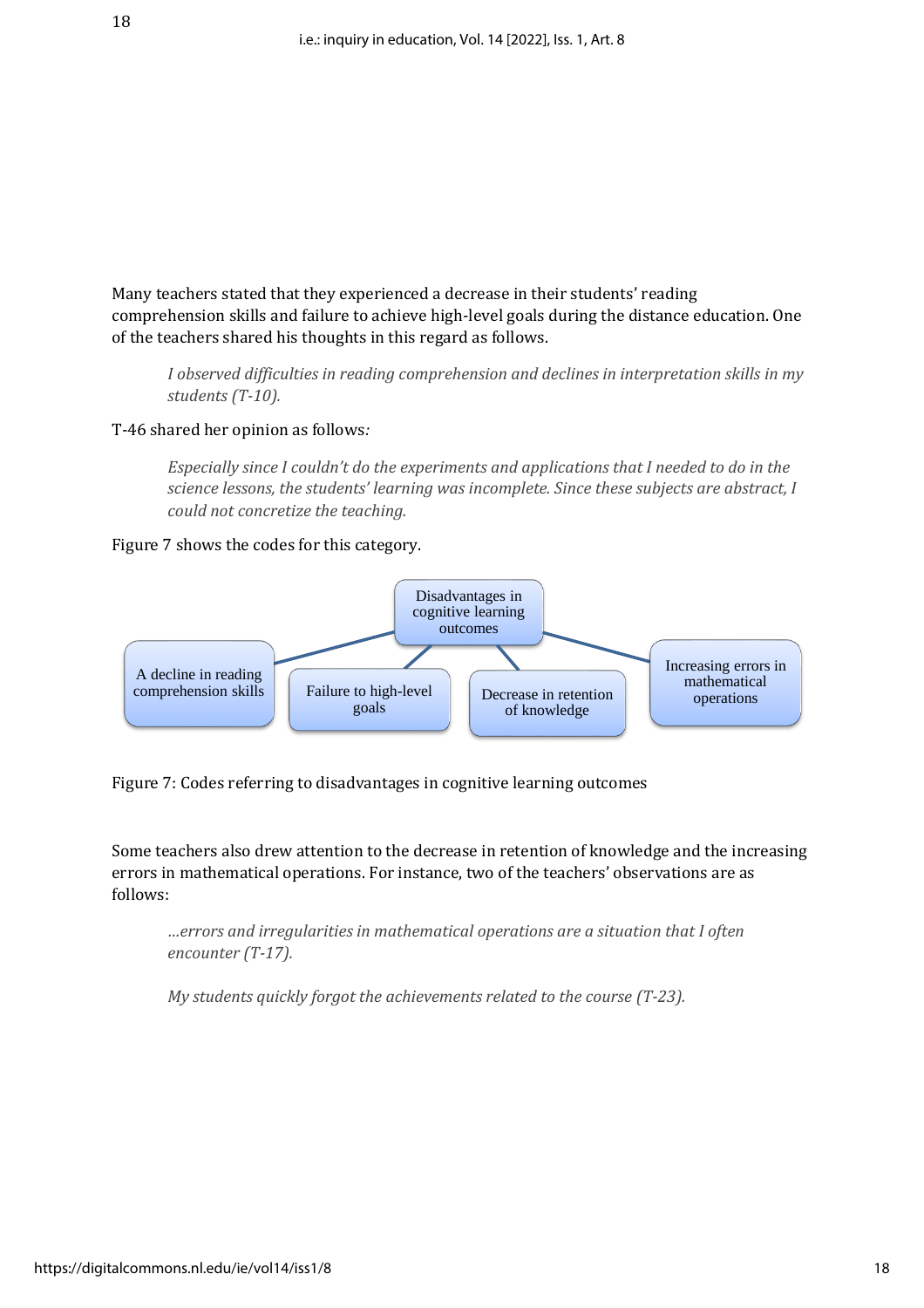# T-12 expressed his thoughts as follows*:*

*I could not repeat the subjects to my students in online education as I can in face-to-face education. Since I covered the subject content quickly, they were not able to remember some information or forgot content quickly.*

#### *Disadvantages in affective learning outcomes*

The majority of teachers stated that their students developed indifference and a negative attitude toward online lessons while enrolled in distance education. Some teachers reported that they observed decreases in their students' ability to fulfill their study responsibilities and listening skills. Figure 8 shows the codes for this category.

For example, T-9 expressed her own observations with the following sentences.

*The responsibility of my students to study has decreased a lot. Indifference towards knowledge and learning, and amotivation increased. My students' ability to interpret and make inferences has weakened considerably. They make mistakes even in the easiest questions for reasons such as distraction.*



Figure 8: Codes referring to disadvantages in affective learning outcomes

#### *Disadvantages in psychomotor learning outcomes*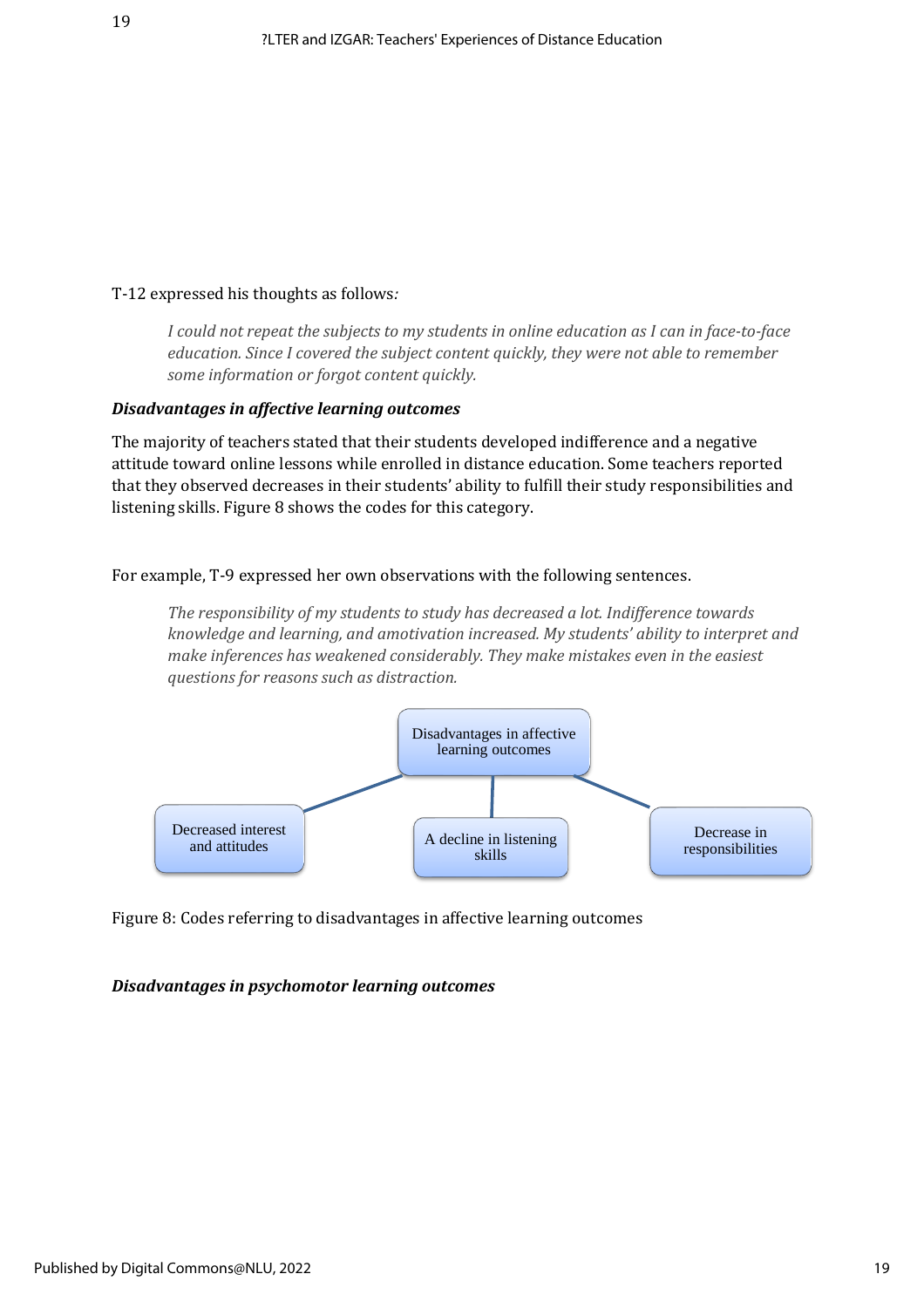Some teachers reported that their students' writing skills had deteriorated during the distance education process. The following are some quotes from these teachers' observations:

*Since it was not possible to be face to face with the students, there were deteriorations in the writing order of my students in distance education (T-8).* 

*I observed regression in reading and writing in my students. I observed a behavioral pattern of my students showing that they stayed away from the lessons in general and were indifferent to the lesson (T-31).* 

*My students are unwilling to write, and they write erroneously and slowly (T-49).* 

#### *Disadvantages in pre-learning*

Some teachers drew the attention to the significant decreases in the readiness levels of their students during the distance education process. T-28 and T-57 explained their observations as follows:

*My disadvantaged students forgot their previously gained knowledge because they did not regularly participate in distance education. (T-28).* 

*Some of the students, especially those who do not participate in distance education, have a lot of difficulty in learning new subjects because they have not learned the previous content (T-57).* 

# *Disadvantages in covering curriculum content*

Rather few teachers stated that they could not complete the content of the curriculum during the distance education process. For example, T-39 shared the following regarding this issue:

*Meaningful learning could not be made, and I did not cover the curriculum effectively.*

A few teachers also drew attention to the incomplete learning of students who could not participate in distance education classes on a regular basis. Two teachers elaborated on this issue: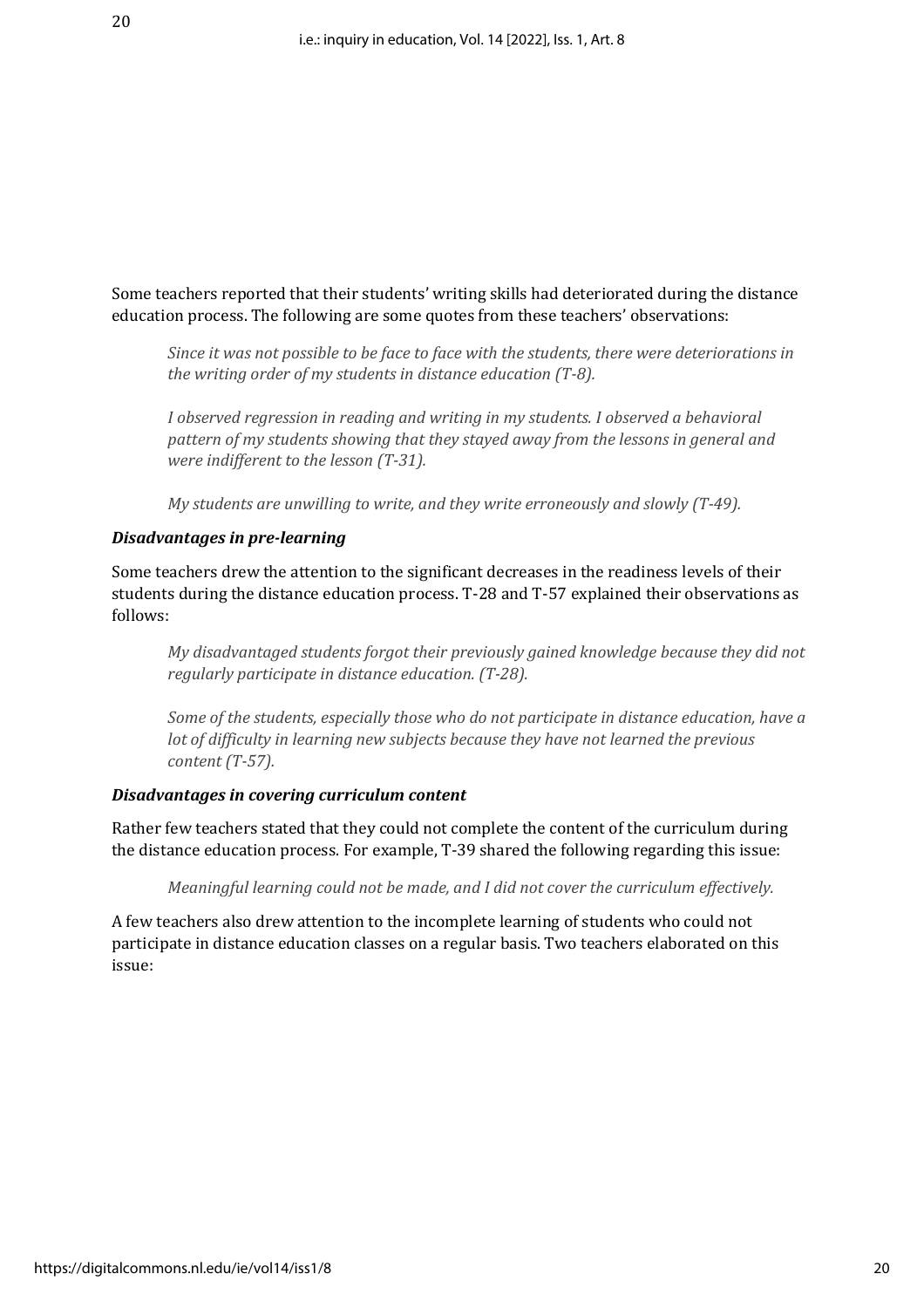*My students who attend classes regularly have achieved a great deal, but I can say that those students of mine who do not have family support and cannot attend classes regularly are in a year of loss (T-5).* 

*Students who do not receive family support, who do not have a suitable working environment at home, who cannot participate in distance education, have even forgotten what they learned previous classes (T-56).*

#### **Discussion of the Findings and Conclusions**

Data analysis revealed several interrelated categories that address advantages, challenges, and disadvantages of distance education at the elementary school level during the COVID-19 pandemic in Turkey. Several conclusions can be made based on the findings of this study.

First, the majority of teachers reported an increase in technological literacy, use of technological opportunities, and research-based skills. Similar studies in the literature have shown similar findings. These studies indicated that COVID-19 has had a positive impact on technology use and skill development, that it allows for self-learning, and that many educators have adapted to distance education (Akbana et al., 2021; Fırat & Güney, 2020; Karakaya et al., 2021; Trust & Whalen, 2020). Many of the teachers who participated in our study stated that COVID-19 allowed them to integrate technology into their curricula. As Bolat et al. (2020) stated, as teachers' use of information technology increases, their skillfulness at integrating technology into their curriculum lessons also increases. Previous research has shown that the COVID-19 crisis has disrupted education and has had a significant impact on young people's futures. Educational institutions must respond quickly to this global threat and ensure educational continuity (Bojovic et al., 2020).

Furthermore, UNICEF (2021) emphasizes that in order to avoid interruptions in education, children must have access to continuous and flexible distance education methods. Regarding this aspect of distant education, the teachers participating in our study pointed to the fact that the learners were able to continue their education irrespective of place or time and that the distance education contributed to educational sustainability.

21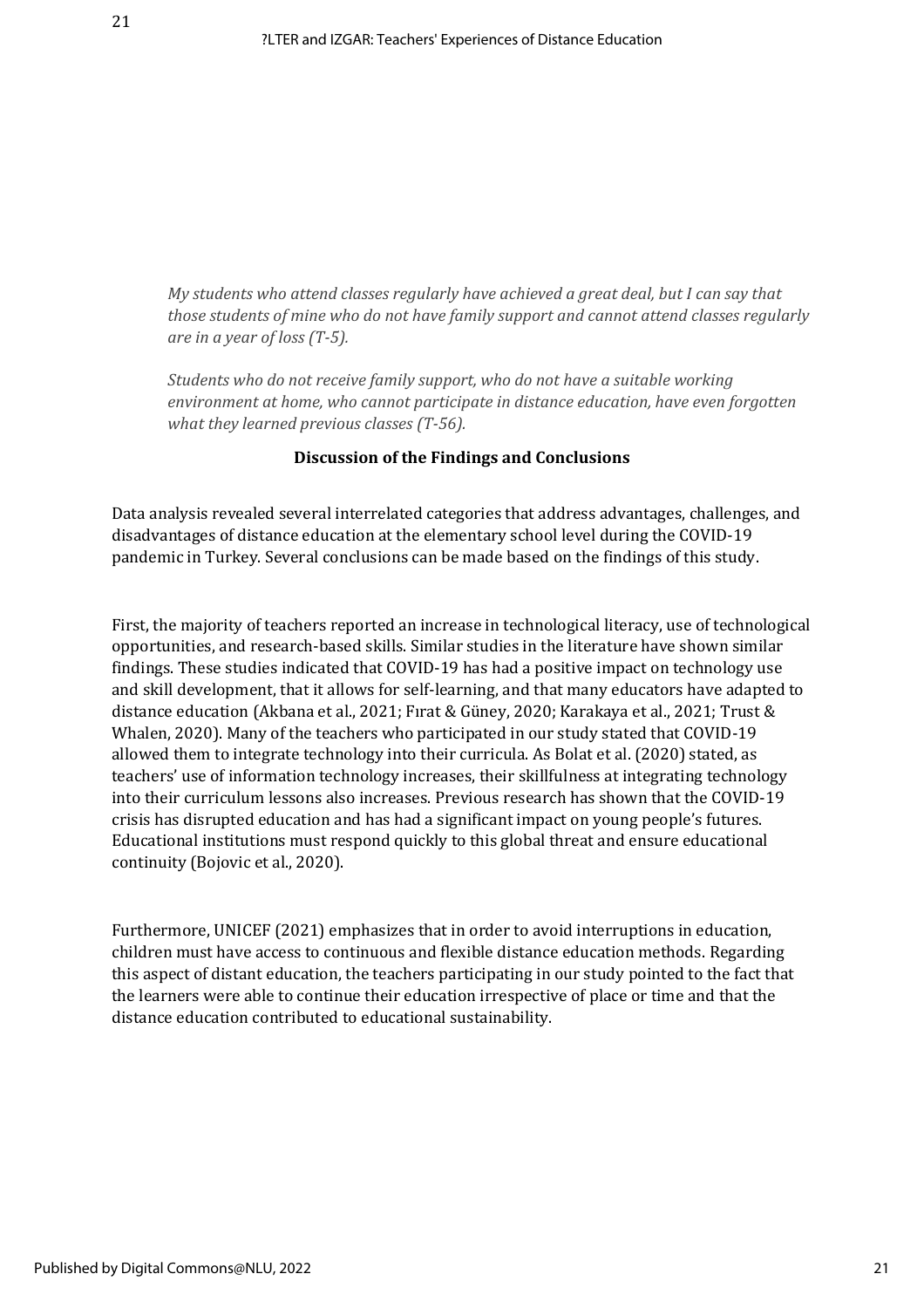Some participants in this study also reported that distance education benefits from a wide range of course materials, students' easy access to lessons, and less challenging classroom management, and that parental support as well as student motivation could be increased. In their study, Dushkevych et al. (2020) discovered that generation Z students can easily adapt to a new learning environment, quickly organize their learning process, and select their preferred online learning platforms. Despite difficult circumstances, Lee et al. (2021) found that many students valued online learning. When normal conditions are restored, these students intend to continue their education online. Another study that supported the findings of our study concluded that the COVID-19 pandemic process improved teacher-parent communication through increased mutual dialogue, enhanced cooperation, and empathic communication (Karakaya et al., 2021).

The challenges of distance education experienced by this study's participants included technology-based problems, problems in educational services, and health problems. In the category of technology-based problems, the majority of teachers stated that distance education cannot provide equal educational opportunities. Similarly, there is a wide range of experiences pointing to the existence of constraints related to infrastructure, internet connectivity, or other technological issues. COVID-19, as it is well known, has compelled teachers and students to leave their classrooms and move to distance education environments quickly. Therefore, there have been significant challenges in maintaining educational quality (Karataş & Tuncer, 2020).

According to UNESCO data, the complete or partial closure of schools during the COVID-19 pandemic harmed the majority of the world's students, and many students were unable to access distance education (UNESCO, 2021a). Many countries have begun to implement distance education methods via digital platforms as part of this process. However, many children, particularly those from low-income families, have been unable to access these applications (UNICEF, 2021). Learning inequality has increased because only students from wealthier and more educated families have access to support for learning at home (World Bank Group Education [WBGE], 2020). Aside from the current issues of access and affordability, financial stability has been jeopardized, resulting in lower participation in learning (Alvarez, 2020). Challenges such as technological issues, unreliability of internet connections, infrastructure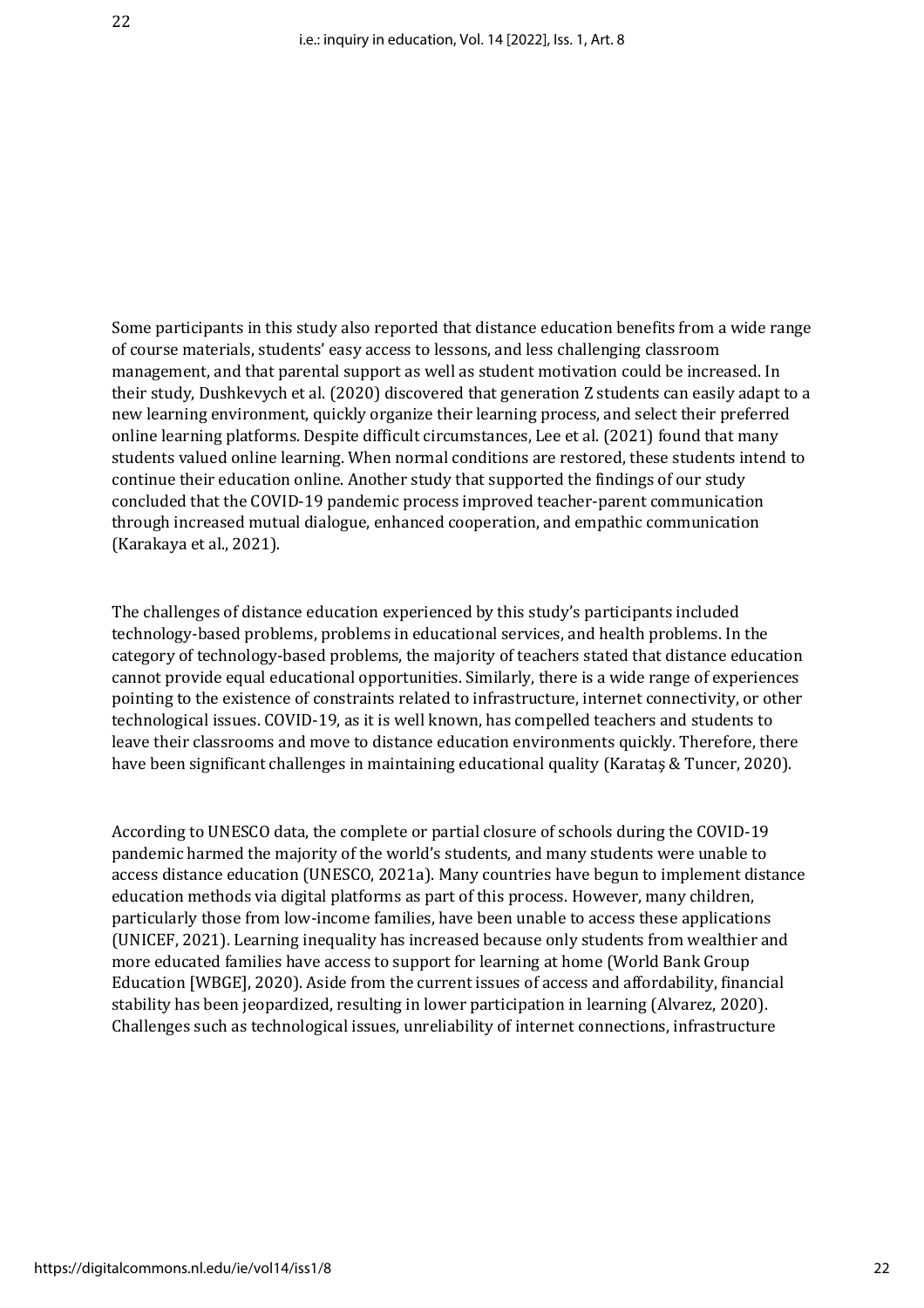issues, a lack of technical support, and many students' inability to access the necessary electronic devices in this process have resulted in a negative evaluation of education via digital platforms (Alvarez, 2020; Devkota, 2021; Ferri et al., 2020; Vasiliki et al., 2021).

Problems with educational services were one of the reported challenges caused by distance education. The findings that were shared by most of the teachers in our study and should be taken into account were lack of social contact, lack of motivation to execute academic tasks, low participation, and inadequacy in lesson preparation, as well as unreal-unauthentic interaction, challenges in classroom management, challenges in evaluating learning outcomes, and challenges in practical activities. Karakaya et al. (2021) found that the pandemic process caused students to experience boredom, a decreased sense of school belonging, a lack of interaction, lack of motivation, and digital addiction. Alvarez (2020) investigated the experiences of five students who continued their education as a result of COVID-19 through distance education applications.

Concerns about emotional support were one of the four themes that emerged as a result of the research. Another study on students' learning during the COVID-19 process (Lee et al., 2021) discovered that the quality of student-student relationships and interactions decreased. A lack of face-to-face communication has a significant and negative impact on students' sense of community and overall satisfaction. In a study conducted by Vasiliki et al. (2021), one-third of students found the lack of visual contact with their teachers on digital platforms to be annoying.

While nearly half of the students were afraid to ask the teacher questions, some students reported that they did not receive immediate responses to questions they asked after the lesson. Another study identified a disadvantage of distance education as a lack of interaction and motivation (Ferri et al., 2020). In online teaching applications, the types of content and studentstudent interaction improve learning outcomes. As a result, both the content to be covered and types of interaction that are important for the learning process should be considered in the planning of teaching practices given the nature of learning as a social and cognitive process (Hodges et al., 2020).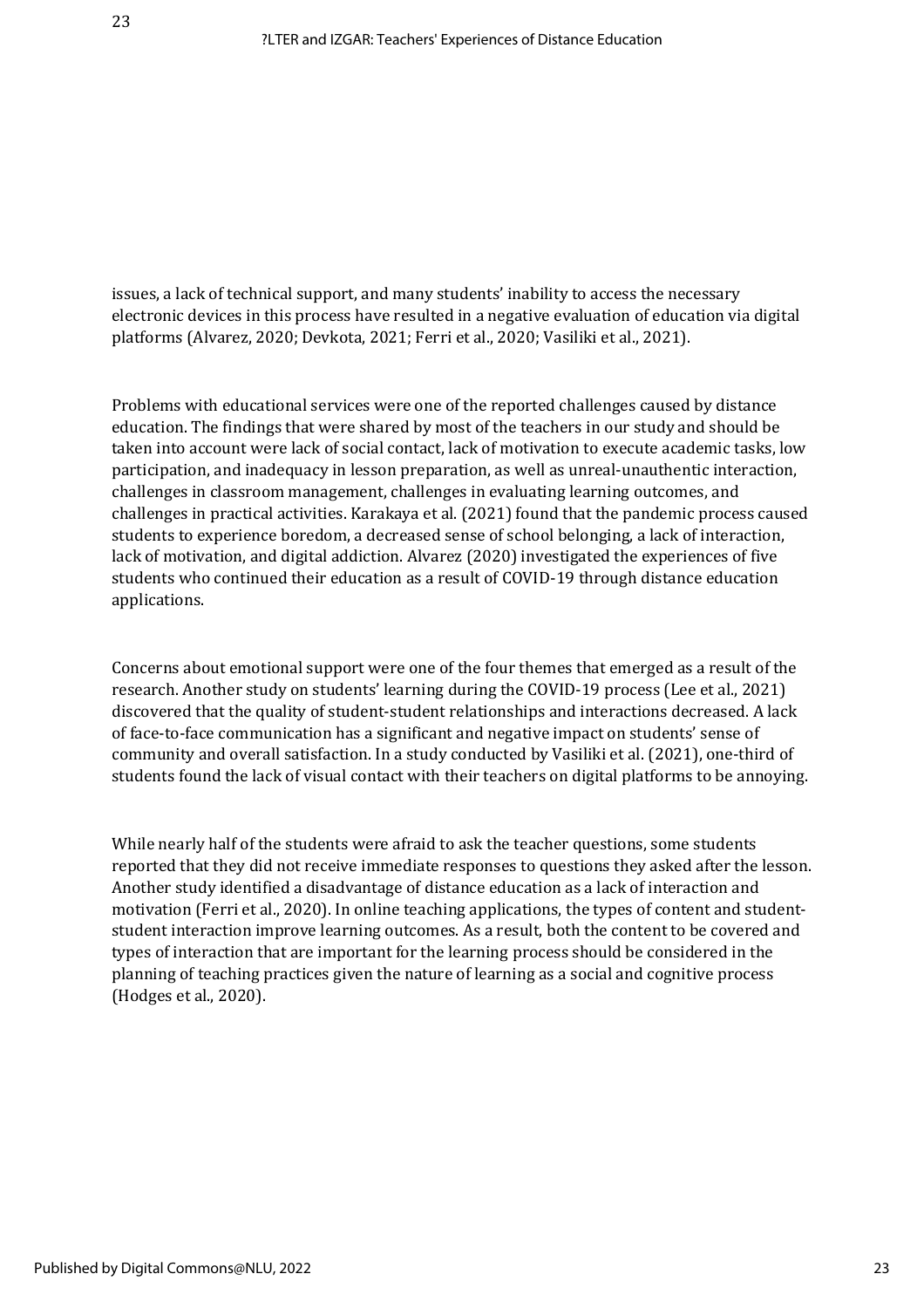Some teachers mentioned challenges with effective learning and retention, as well as a lack of parental support, in the study's category of problems in educational/teaching services. Schools are centers of social activity and human interaction. Many children and young people have been deprived of the social relationships required for learning and development as a result of school closures (UNESCO, 2021b). Social deficiencies are associated primarily with a lack of human interaction between teachers and students, a lack of physical learning spaces, and a lack of support from working parents (Ferri et al., 2020). Following the closure of schools, parents are frequently asked to assist their children with their home learning. However, this is especially difficult for parents with limited education and resources (UNESCO, 2021b). Neglecting the social dimension of learning has a negative impact on digital education (Vasiliki et al., 2021).

The health problems encountered in the analysis of teachers' experiences with the aspects of distance education included both physical ailments and mental exhaustion. Octaberlina and Muslimin (2020) reported that students were unfamiliar with e-learning and experienced physical problems such as eye strain while learning online. According to Kruszewska et al. (2020), participants experienced health issues such as back pain, spine pain, and eye pain during the distance education process. Another study revealed that participants felt bad and had an irregular diet (Sarı & Nayır, 2020). During the COVID-19 pandemic, students' mental and emotional health suffered. School closures, fear of COVID-19, and social and economic disruptions caused by the COVID-19 most likely increased stress and anxiety within the family (WBGE, 2020).

With regard to the disadvantages of distance education, the majority of the teachers who participated in our study stated that they observed many disadvantages in their students' learning outcomes during the distance education process. The difference between the expected learning levels of students in the curriculum and teaching and their actual learning levels is conceptualized as disadvantage in learning outcomes (Angrist et al., 2021). The decline in academic development that occurs during a period of absence from school without participating in an academic program has been reported as one of distance learning's disadvantages (Volley, 2020).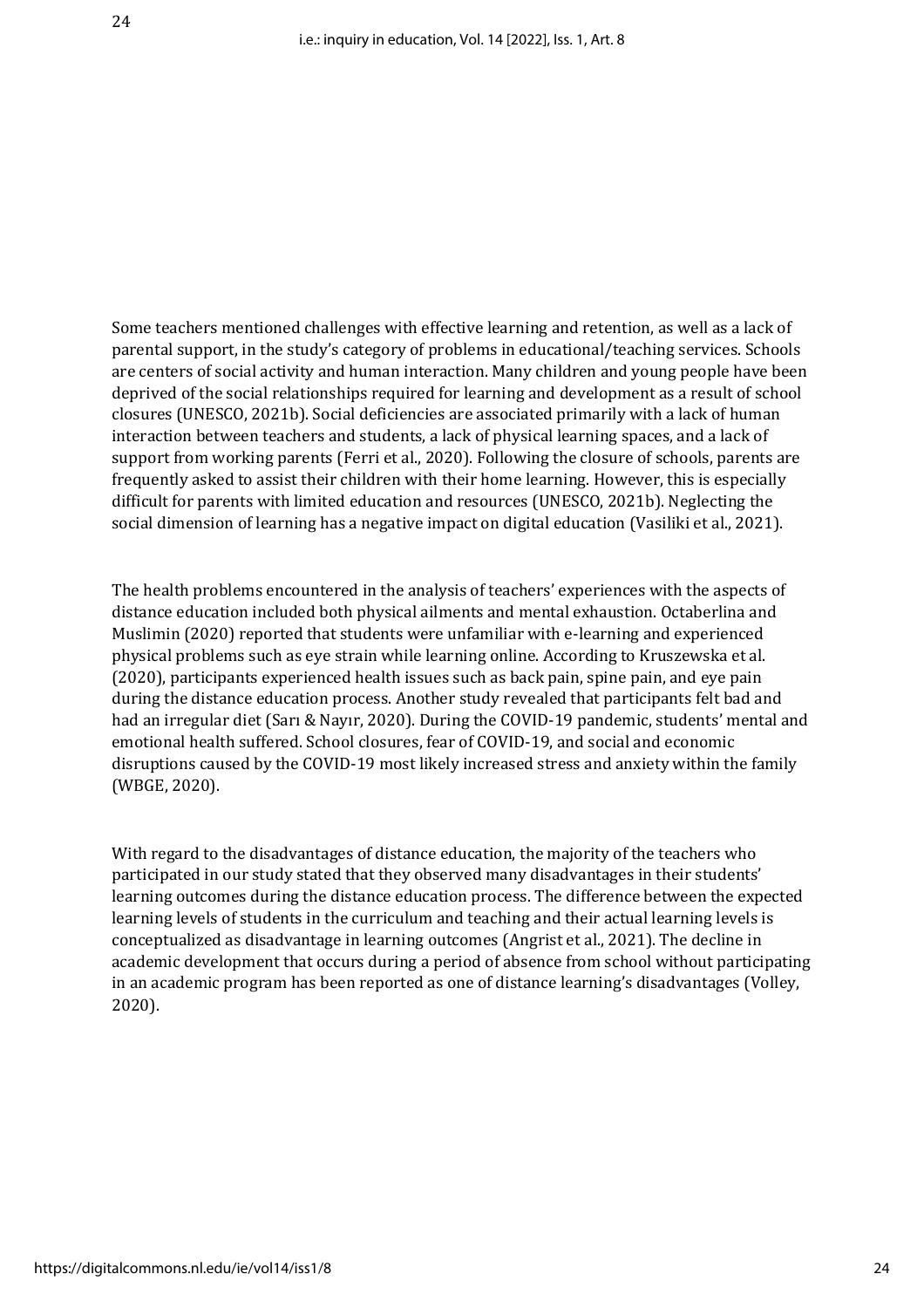During the COVID-19 pandemic, schools in Turkey suspended face-to-face education and switched to distance education. In this study, we examined whether there were disadvantages in learning outcomes among students during the instructional processes, according to teachers' observations. The results showed that teachers stated that there are significant disadvantages of distance education for students, including a decrease in reading comprehension skills, an inability to achieve practical and high-level goals, an increase in mathematical operation errors, and a decrease in knowledge retention. These disadvantages in learning outcomes are more considerable in mathematics and reading skills, especially in first-grade students in elementary schools. In their study conducted with primary school students, Sabates et al. (2021) found that 66% of previous standards in the curriculum of an arithmetic course were lost.

Similarly, we found that disadvantages of distance learning were particularly evident in mathematics skills, reading comprehension, and writing skills. Research has emphasized that non-practice-based knowledge is the most vulnerable to forgetting (Cooper, 2003). When schools are closed, students' literacy skills deteriorate. This decrease is especially pronounced for low-income students. During the summer months, students with high poverty levels experience a decline in their average three-month academic learning (Volley, 2020). Therefore, during the ongoing COVID-19 pandemic, it can be predicted that learning will continue declining and school dropouts will rise, particularly among the most disadvantaged students. Furthermore, students will largely discontinue learning academic subjects (WBGE, 2020). To address this issue, UNESCO held a meeting with education ministers in order to ensure the continuity of education and reduce deficiencies in learning outcomes. At this meeting, decisions were taken to increase investments in equality and development and to strengthen social services (UNESCO, 2021a).

Many of the teachers who participated in our study emphasized that they experienced decline in learning outcomes in the field of affective learning. These teachers drew attention to the decrease in their students' interest and attitudes toward learning. Student achievement is directly related to issues such as interest, motivation, and participation (Hodges et al., 2020). Decline in learning outcomes in the socio-emotional domain are more difficult to detect than learning outcomes in cognitive domains (for example, literacy, arithmetic, and reasoning skills)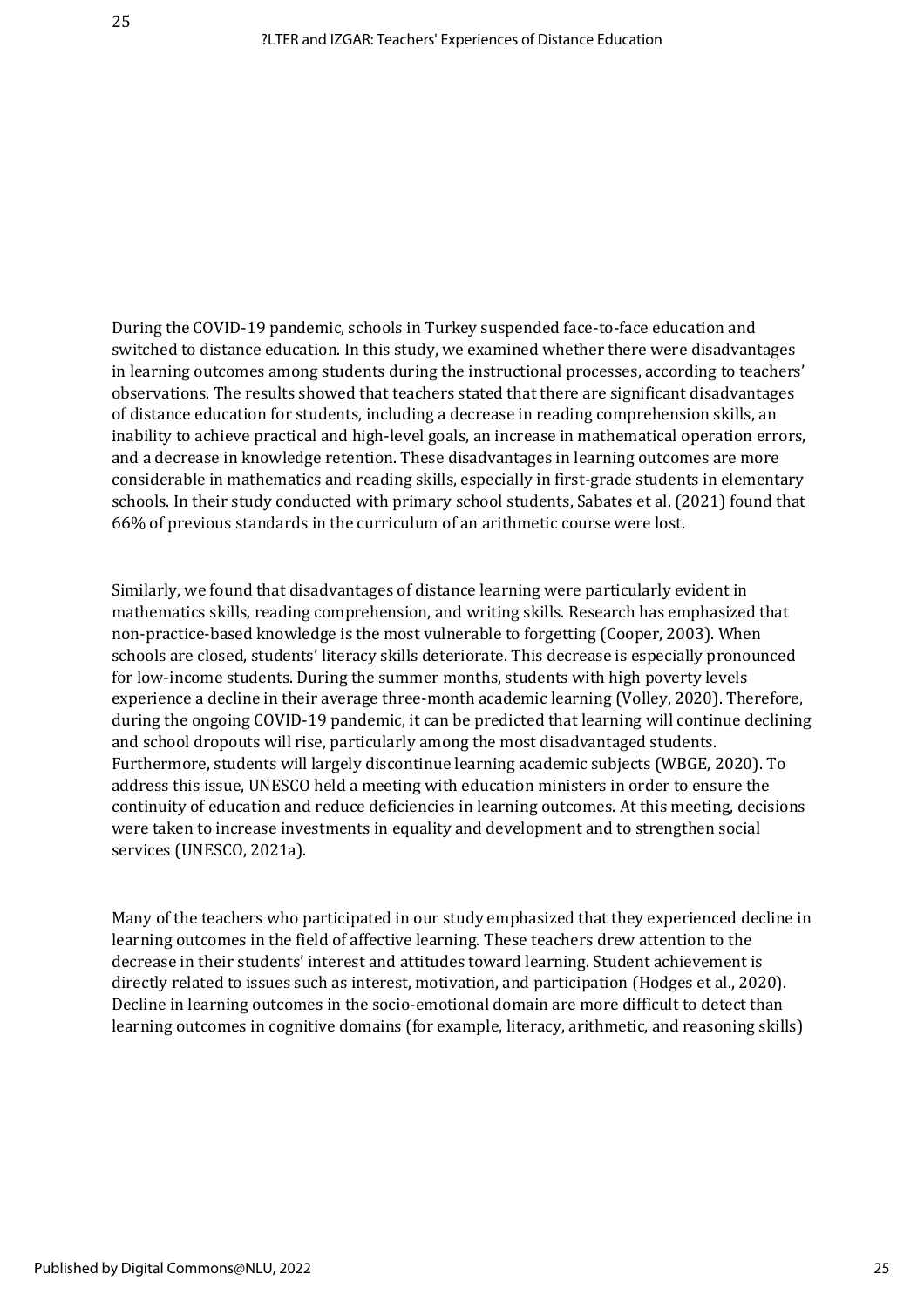(WBGE, 2020). According to a study conducted by Karakaya et al. (2021), the deficiencies caused by distance education are mostly seen in the affective field. The authors point to learners' inability to gather with their friends and play games as well as their lack of access to activities that promote children's and adolescents' social development.

In Lee et al.'s (2021) study, a lack of interaction between students stands out in terms of social development. Again, some studies conducted during the COVID-19 pandemic concluded that student motivation was lacking in terms of affective aspects and that challenges were encountered in attracting students' attention and managing the classroom environment (Kurnaz et al., 2020). At this point, a lack of socialization (such as dialogue with students and educators in the same environment) is a significant detriment to delivering particularly enjoyable and interesting lessons (Vasiliki et al., 2021).

Many of the teachers who participated in our study drew attention to the decline in psychomotor learning outcomes during the distance education. Teachers stated that they observed deterioration in their students' writing skills. Sarıkaya (2021) found that writing tasks were not given sufficient importance during the COVID-19, necessary feedback was not given to students about their writing, and corrections were not made. However, another study concluded that the most advantageous learning area in distance education was writing skills, while speaking skills were the least advantageous as they were typically reduced and, instead, communication was generally established through writing (Karataş & Tuncer, 2020). At this point, written communication as a central teaching practice in distance education should be appreciated as an opportunity for students to develop their writing skills as long as feedback and correction are provided (Hodges et al., 2020). However, the larger the class size, the more difficult it is for teachers to implement quality feedback. Therefore, classroom size is also an important factor in the success of distance education practices.

School closures jeopardize access to other essential services such as school meals, recreational programs, extracurricular activities, and pedagogical support (UNICEF, 2021). This circumstance is likely to have a negative impact on preschool and primary school students. Outcomes made in this age group, such as literacy, foundational mathematics education, interest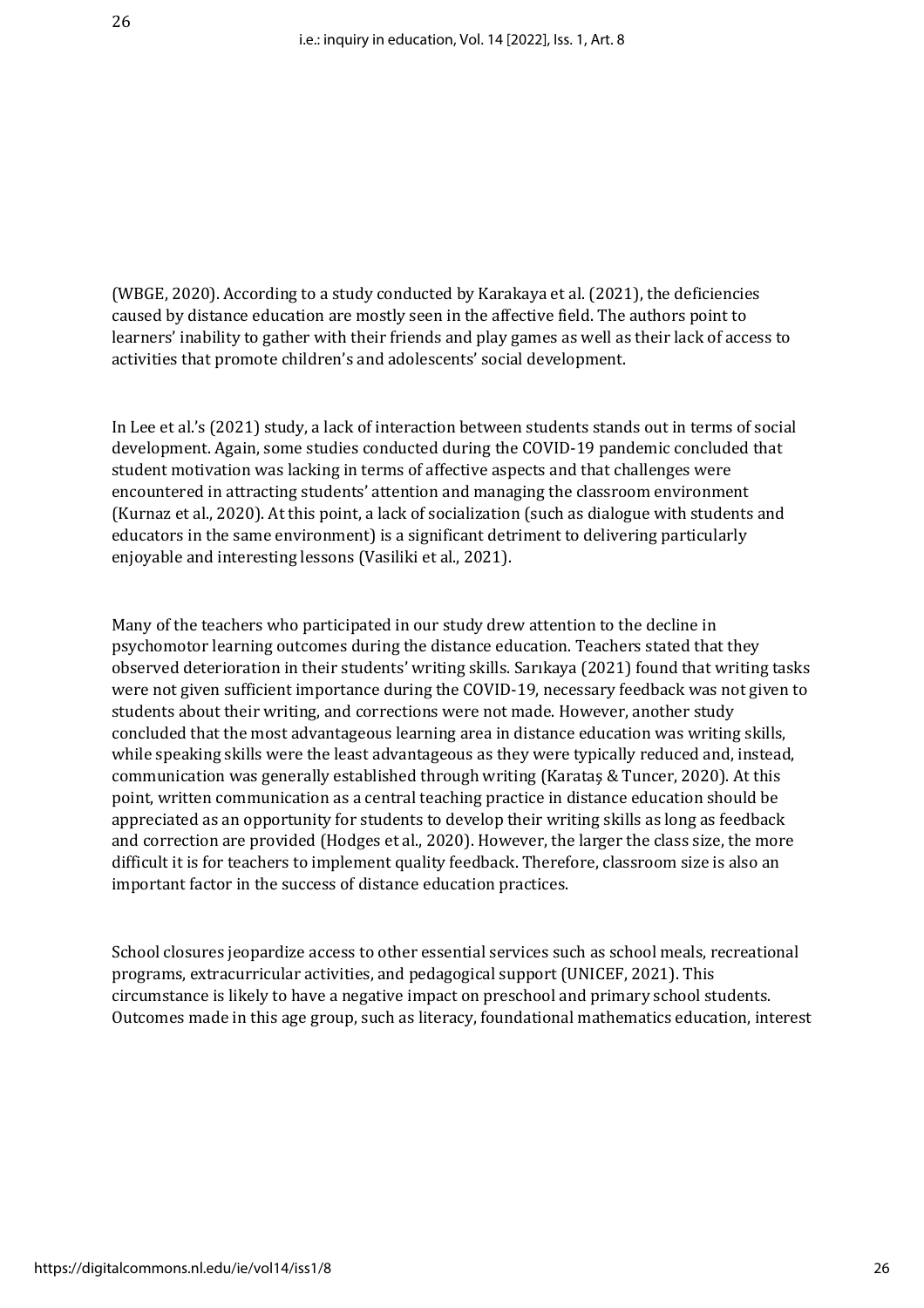in and attitude toward learning, and so on, will serve as the foundation for future learning. Students' learning is cumulative, and if they do not acquire basic skills in the early grades, it may be much more difficult for them to learn later (WBGE, 2020). Therefore, the determination of lack in learning outcomes in students is an important issue because it will serve as the foundation for future teaching activities.

To summarize, the world is changing, and the causes of disruptions in education are not limited to pandemics; wars, local conflicts, and natural disasters are all considered potential sources of disruption. Thus, collaborative studies in various fields need to be conducted in order to provide better and more timely solutions to ensure the sustainability of education through distance teaching and learning (Bozkurt & Sharma, 2020).

We would like to propose the following recommendations to educational professionals based on the findings of our study:

- 1. Future studies should be conducted in which advantageous components of distance education that consider the cognitive and social dimensions of learning are implemented, so that practices conducive to generating learning opportunities can be identified.
- 2. Financial assistance, particularly for students from low-income families, is required to ensure equal educational opportunities.
- 3. Measures need to be taken to eliminate shortcomings in infrastructure, connectivity, and other technological issues in order to ensure the sustainability of education in crisis situations.

Dr. Gökhan Izgar is an assistant professor at Necmettin Erbakan University, Ereğli Faculty of Education, Department of Educational Sciences in Turkey. His research interests are values education, educational games, learning-teaching approaches, and curriculum development.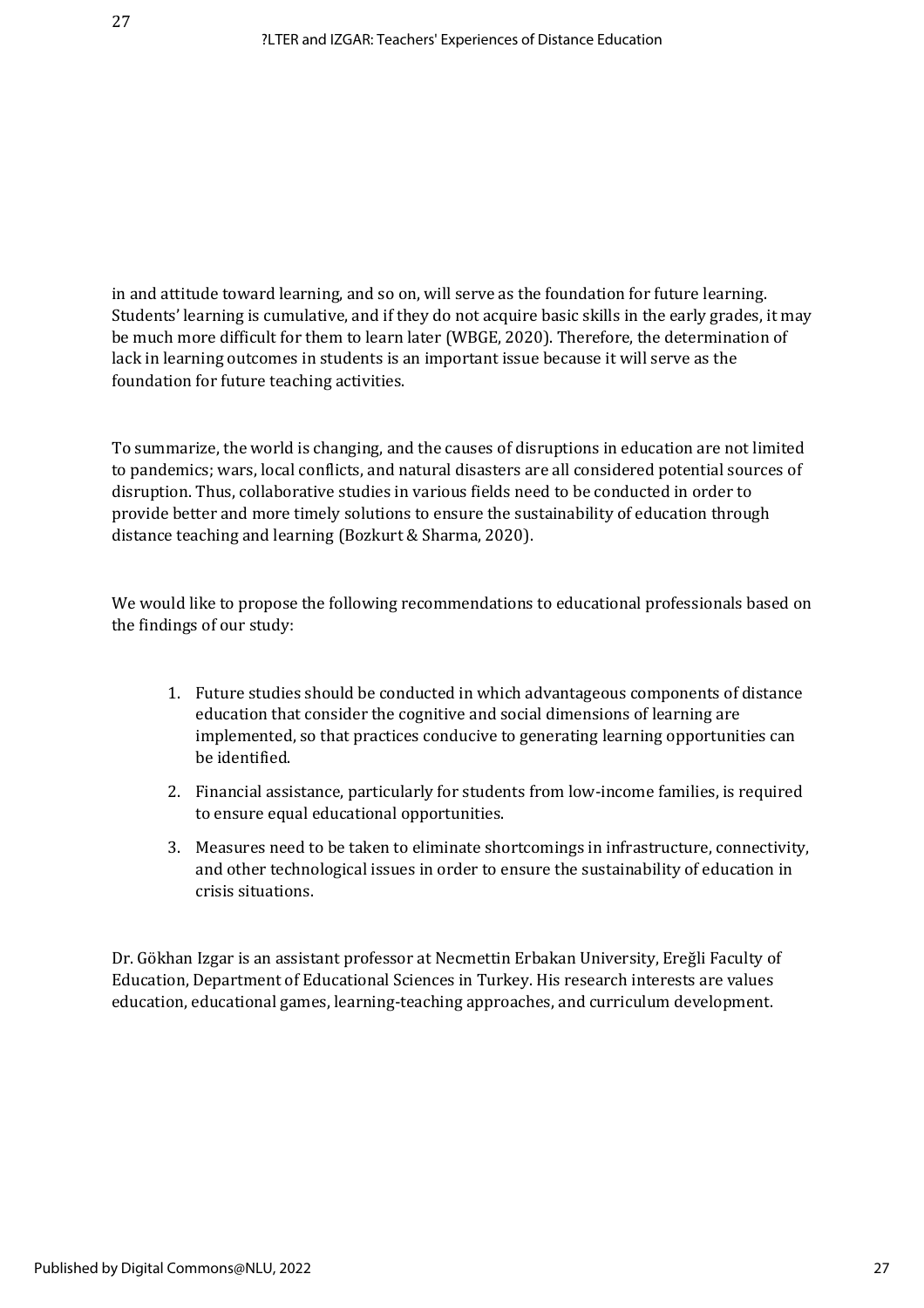Dr. İlhan İlter is currently an Associate Professor in Social Studies Education Affiliate Faculty, Department of Education at the University of Kahramanmaraş Sutcu Imam in Turkey. His research interests include social studies education, motivation and learning, teaching methods, instructional practices, teachers' beliefs, and postgraduate education.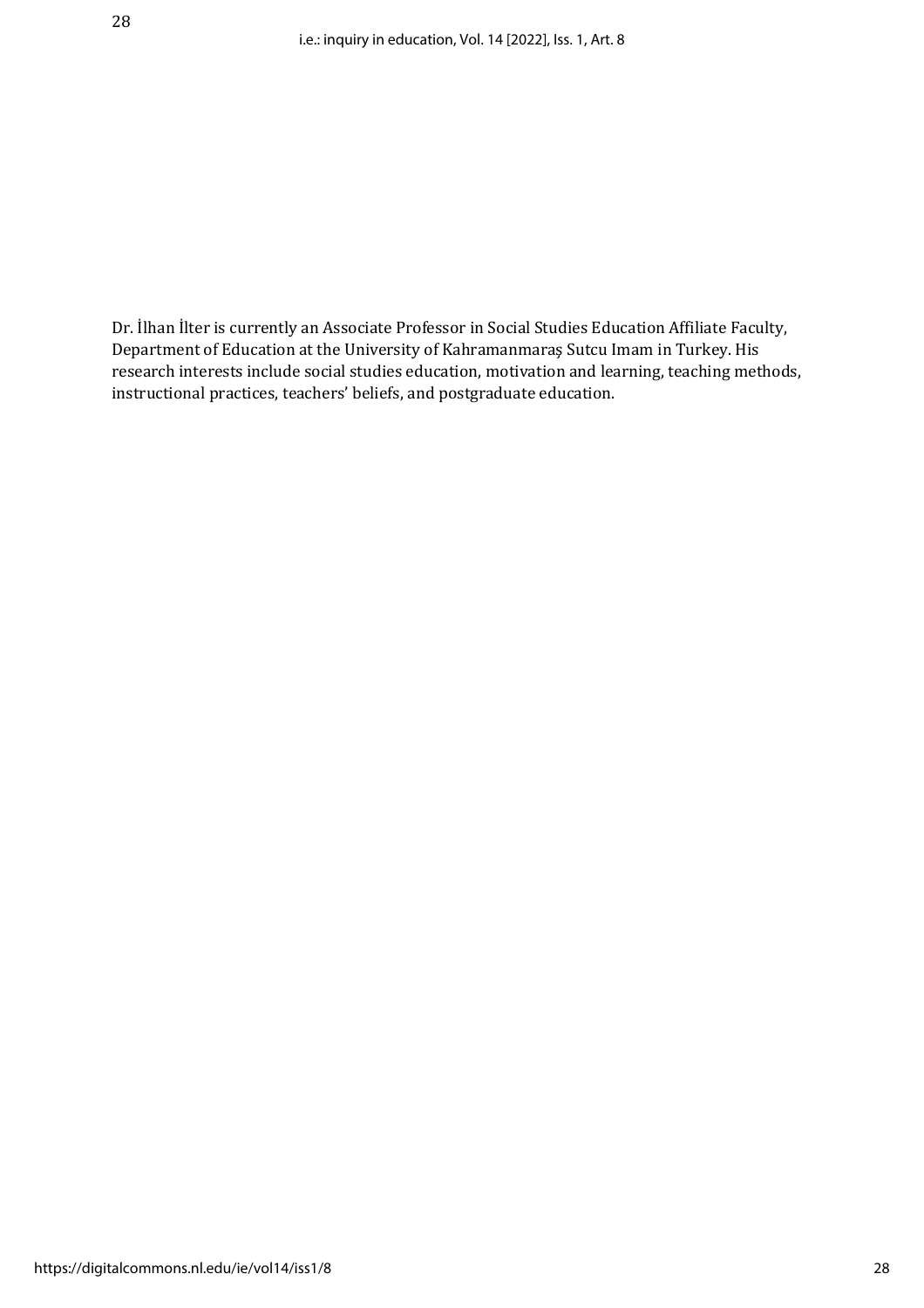#### **References**

Akbana, Y. E., Rathert, S., & Ağçam, R. (2021). Emergency remote education in foreign and second language teaching. *Turkish Journal of Education, 10*(2), 97–124.

Al Lily, A. E., Ismail, A. F., Abunasser, F. M., & Alqahtani, R. H. A. (2020). Distance education as a response to pandemics: Coronavirus and Arab culture. *Technology in Society, 63*, 101317. <https://doi.org/10.1016/j.techsoc.2020.101317>

Alvarez, A. J. (2020). The phenomenon of learning at a distance through emergency remote teaching amidst the pandemic crisis. *Asian Journal of Distance Education, 15*(1), 127–143.

Angrist, N., de Barros, A., Bhula, R., Chakera, S., Cummiskey, C., DeStefano, J., Floretta, J., Kaffenberger, M., Piper, B., & Stern, J. (2021). Building back better to avert a learning catastrophe: estimating learning loss from COVID-19 school shutdowns in Africa and facilitating short-term and long-term learning recovery. *International Journal of Educational Development, 84*, 102397[. https://doi.org/10.1016/j.ijedudev.2021.102397](https://doi.org/10.1016/j.ijedudev.2021.102397)

Ardington, C., Wills, G., & Kotze, J. (2021). COVID-19 learning losses: Early grade reading in South Africa. *International Journal of Educational Development, 86*, 102480.

Arnesen, K., Hveem, J., Short, C., West, R., & Barbour, M. (2019). K-12 online learning journal articles: Trends from two decades of scholarship. *Distance Education. 40*(1), 32–53.

Azevedo, J. P., Hasan, A., Goldemberg, D., Geven, K., & Iqbal, S. A. (2021). Simulating the potential impacts of COVID-19 school closures on schooling and learning outcomes: A set of global estimates. *World Bank Research Observer, 36*, 1–40.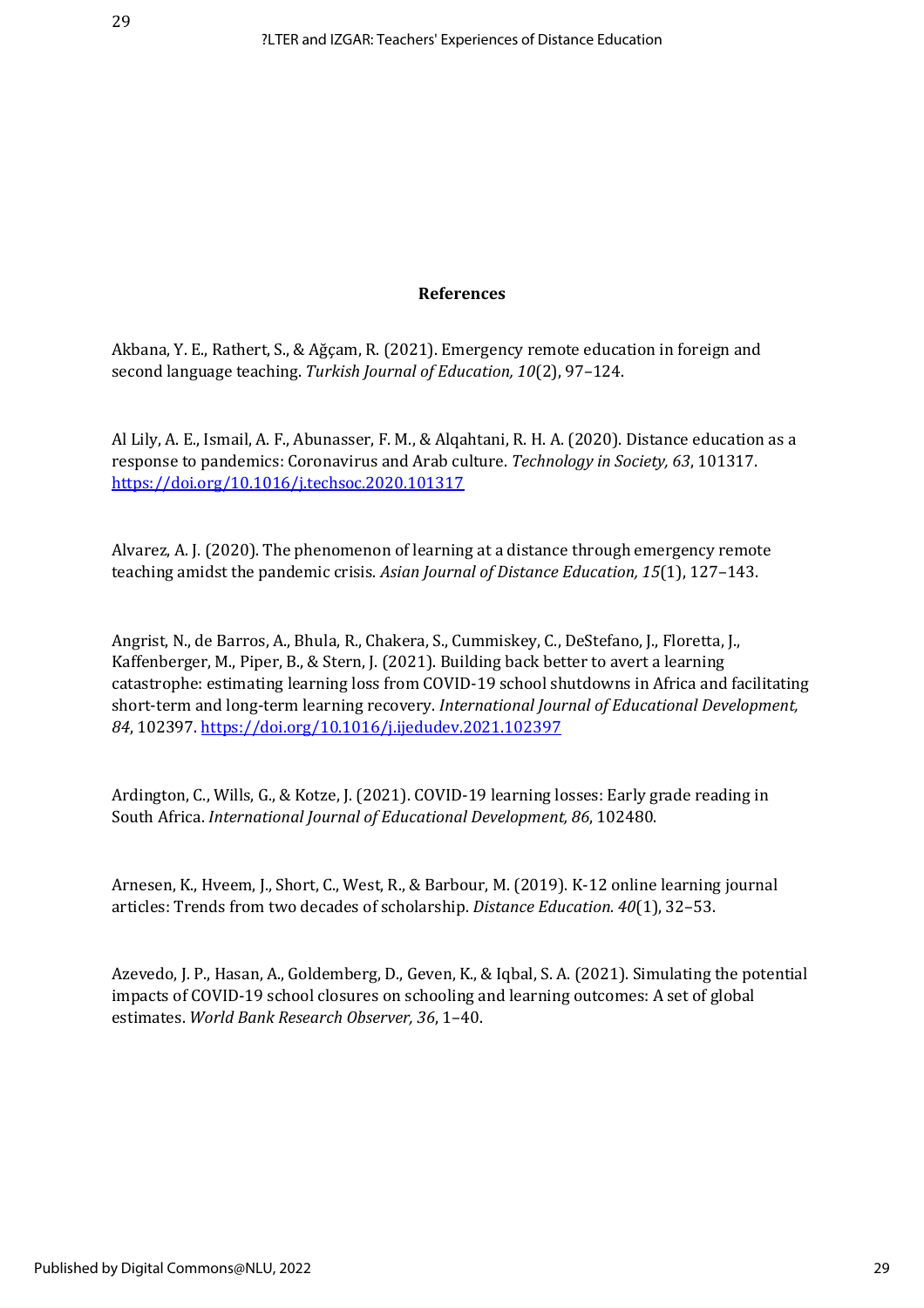Bernard, R. M., Abrami, P. C., Lou, Y., Borokhovski, E., Wade, A., Wozney, L., Wallet, P. A., Fiset, M., & Huang, B. (2004). How does distance education compare with classroom instruction? A meta-analysis of the empirical literature. *Review of Educational Research, 74*, 379–439[. https://doi.org/10.3102/00346543074003379](https://doi.org/10.3102/00346543074003379)

Bojovic, Z., Bojovic, Z. P., Vujosevic, D., & Suh, J. (2020). Education in times of crisis: Rapid transition to distance learning. *Computer Applications in Engineering Education, 28*(6), 1467– 1489.<https://doi.org/10.1002/cae.22318>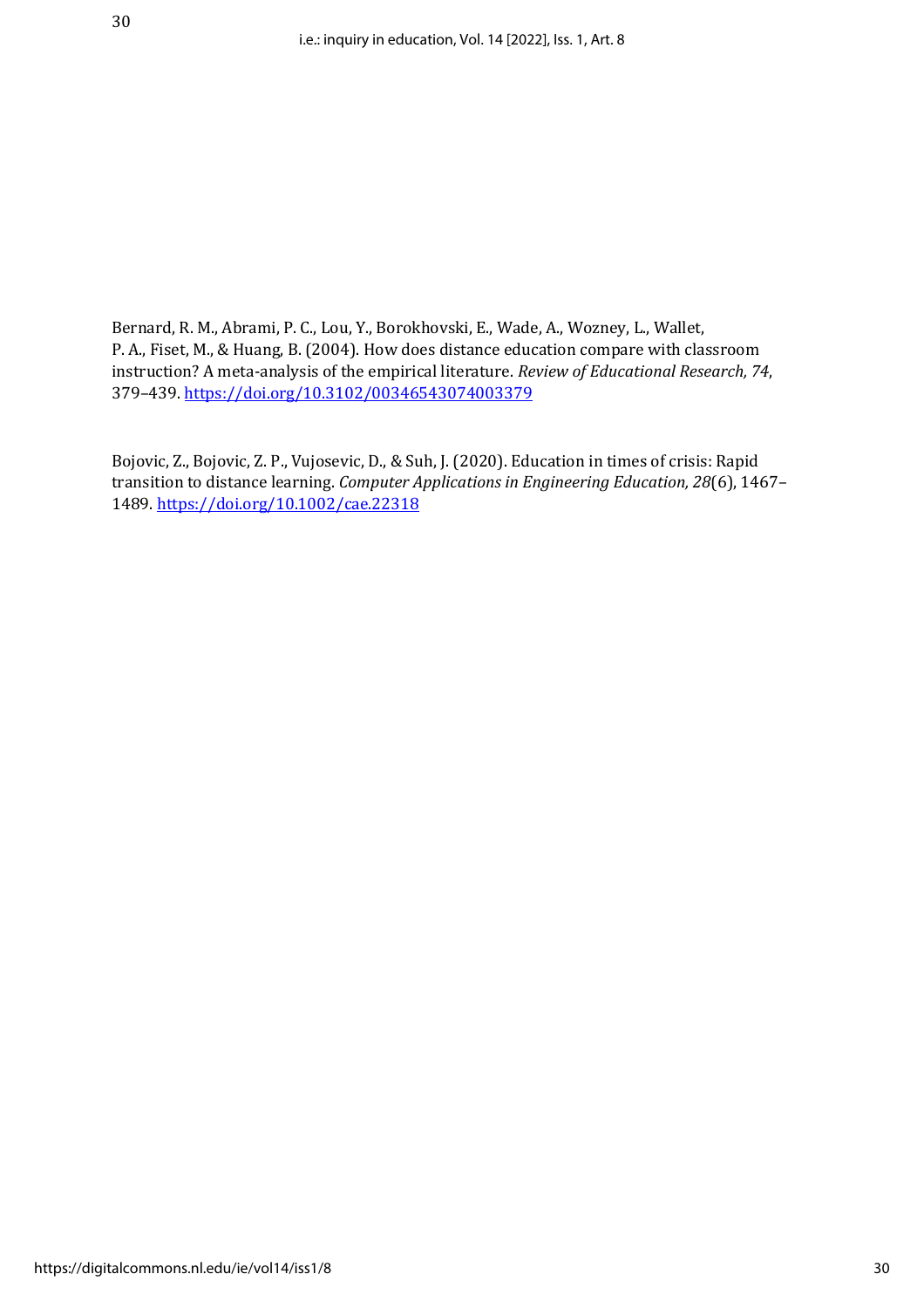Bolat, D., Korkmaz, Ö., & Çakır, R. (2020). Determination of the level of secondary school teachers to use information technologies and to integrate them into their courses. *Journal of Ahmet Kelesoglu Education Faculty, 2*(2), 229–250.

Bozkurt, A., & Sharma, R. C. (2020). Emergency remote teaching in a time of global crisis due to Corona Virus pandemic. *Asian Journal of Distance Education, 15*(1), 1–6.

Cardenas-Lopez, E. (2015). Teaching English learners in middle grades: A mixed method study of the dispositions, priorities, and instructional practices of urban bilingual, ESL, and content teachers. (Unpublished doctoral dissertation). National Louis University.

Centers for Disease Control and Prevention. (2020). Severe outcomes among patients with coronavirus disease 2019 (COVID-19)-United States. Morbidity and Mortality Weekly Report, 69, 343–346.

Cooper, H. (2003). Summer learning loss: The problem and some solutions. *LD Online*. <http://www.ldonline.org/article/8057>

Creswell, J. W. (2007). Qualitative inquiry and research design: Choosing among five approaches. Sage.

Creswell, J. W. (2012). Educational research: Planning, conducting, and evaluating quantitative and qualitative research. Pearson Education.

31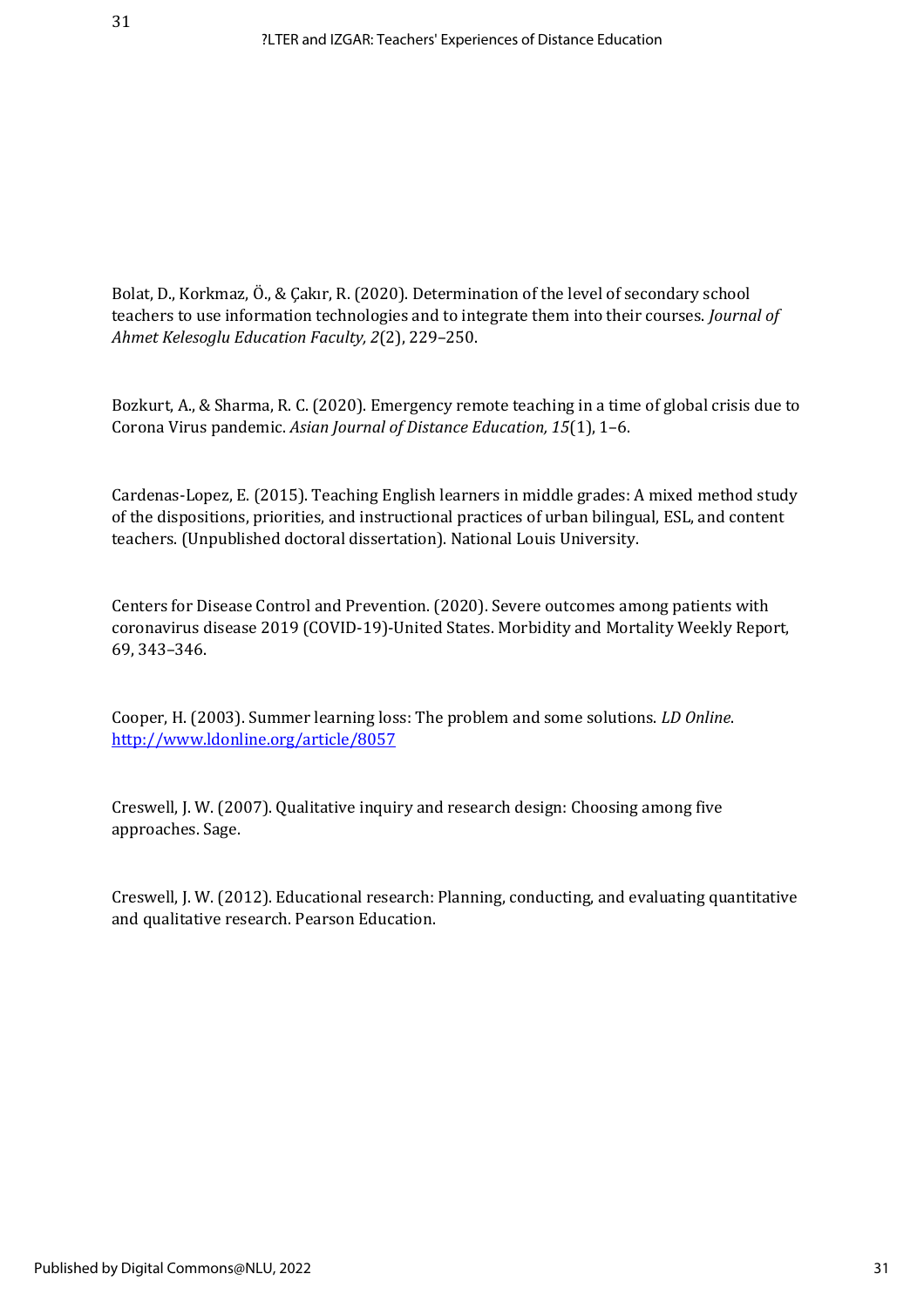Devkota, K. R. (2021). Inequalities reinforced through online and distance education in the age of COVID‑19: The case of higher education in Nepal. *International Review of Education, 67*(1–2), 145–165[. https://doi.org/10.1007/s11159-021-09886-x](https://doi.org/10.1007/s11159-021-09886-x)

Donnelly, R., & Patrinos, H. A. (2021). Learning loss during COVID-19: An early systematic review *[published online ahead of print Prospects Paris].* [https://doi.org/10.1007/s11125-021-](https://doi.org/10.1007/s11125-021-09582-6) [09582-6](https://doi.org/10.1007/s11125-021-09582-6)

Dushkevych, M., Barabashchuk, H., & Hutsulıak, N. (2020). Peculiarities of student distance learning in emergency situation condition. *Romanian Journal for Multidimensional Education, 12*, 71–77.

Engzell, P., Frey, A., & Verhagen, M. D. (2021). Learning loss due to school closures during the COVID-19 pandemic. *PNAS, 118*(17), 1–7. <https://doi.org/10.1073/PNAS.2022376118>

Ferri, F., Grifoni, P., & Guzzo, T. (2020). Online learning and emergency remote teaching: Opportunities and challenges in emergency situations. *Societies, 10*(4), 1–18. <https://doi.org/10.3390/soc10040086>

Fidalgo, P., Thormann, J., Kulyk, O., & Lencastre, J. A. (2020). Students' perceptions on distance education: A multinational study. *International Journal of Educational Technology in Higher Education, 17*(18), 1–18.

Fırat, M. & Güney, Y. (2020). Açıköğretim'in toplumda dijital dönüşüm işlevi [Digital transformation function of open education in society]. *Açıköğretim Uygulamaları ve Araştırmaları Dergisi (AUAd), 6*(1), 53–62.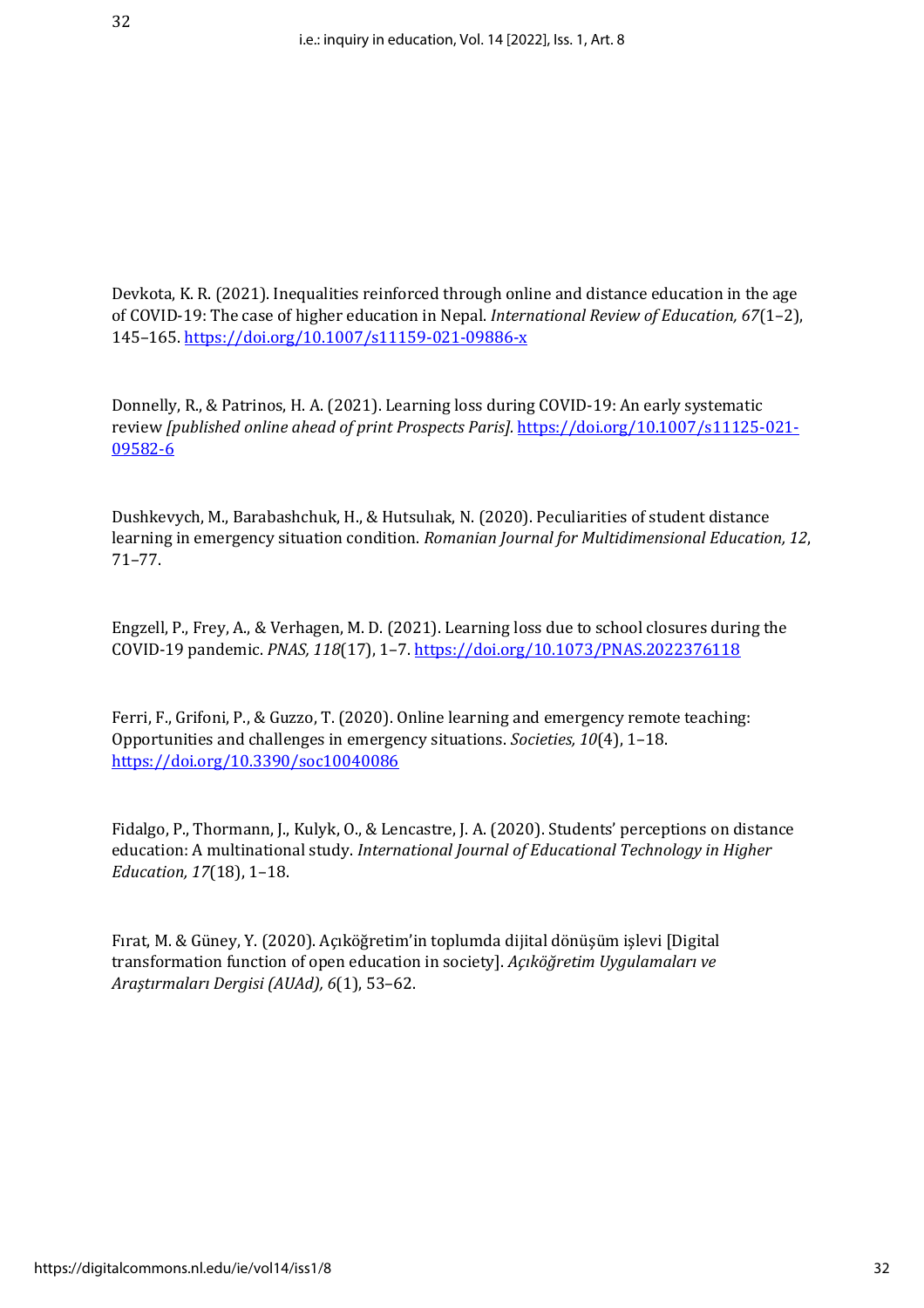Giovannella, C., Persico, D., & Passarelli, M. (2020). Measuring the effect of the COVID-19 pandemic on the Italian Learning Ecosystems at the steady state: A school teachers' perspective. *Journal of Sociology and Social Policy, 40*(9/10), 1141–1166.

Global Education Cluster. (2020). Education in global health emergencies: COVID-19. [www.educationcluster.net/COVID19](http://www.educationcluster.net/COVID19)

Hızal, A. (1983). Uzaktan eğitim süreçleri ve yazılı gereçler [Distance education processes and written materials]. *Ankara Üniversitesi Eğitim Bilimleri Fakültesi Yayınları 122*, 1–5.

Hodges, C., Moore, S., Lockee, B., Trust, T., & Bond, A. (2020). The difference between emergency remote teaching and online learning. *Educause Review*, 27 March. [https://er.educause.edu/articles/2020/3/the-difference-between-emergency-remote](https://er.educause.edu/articles/2020/3/the-difference-between-emergency-remote-teaching-and-online-learning)[teaching-and-online-learning](https://er.educause.edu/articles/2020/3/the-difference-between-emergency-remote-teaching-and-online-learning)

Iivari, N., Sharma, S., & Ventä-Olkkonen, L. (2020). Digital transformation of everyday life: How COVID-19 pandemic transformed the basic education of the young generation and why information management research should care. *International Journal of Information Management, 55*, 10218[. https://doi.org/10.1016/j.ijinfomgt.2020.102183](https://doi.org/10.1016/j.ijinfomgt.2020.102183)

Karakaya, F., Adıgüzel, M., Üçüncü, G., Çimen, O., & Yılmaz, M. (2021). Teachers' views towards the effects of COVID-19 pandemic in the education process in Turkey. *Participatory Educational Research (PER), 8*(2), 17–30.<https://doi.org/10.17275/per.21.27.8.2>

Karataş, T. Ö., & Tuncer, H. (2020). Sustaining language skills development of pre-service EFL teachers despite the COVID-19 interruption: A case of emergency distance education. *Sustainability, 12*(19), 8188[. https://doi.org/10.3390/su12198188](https://doi.org/10.3390/su12198188)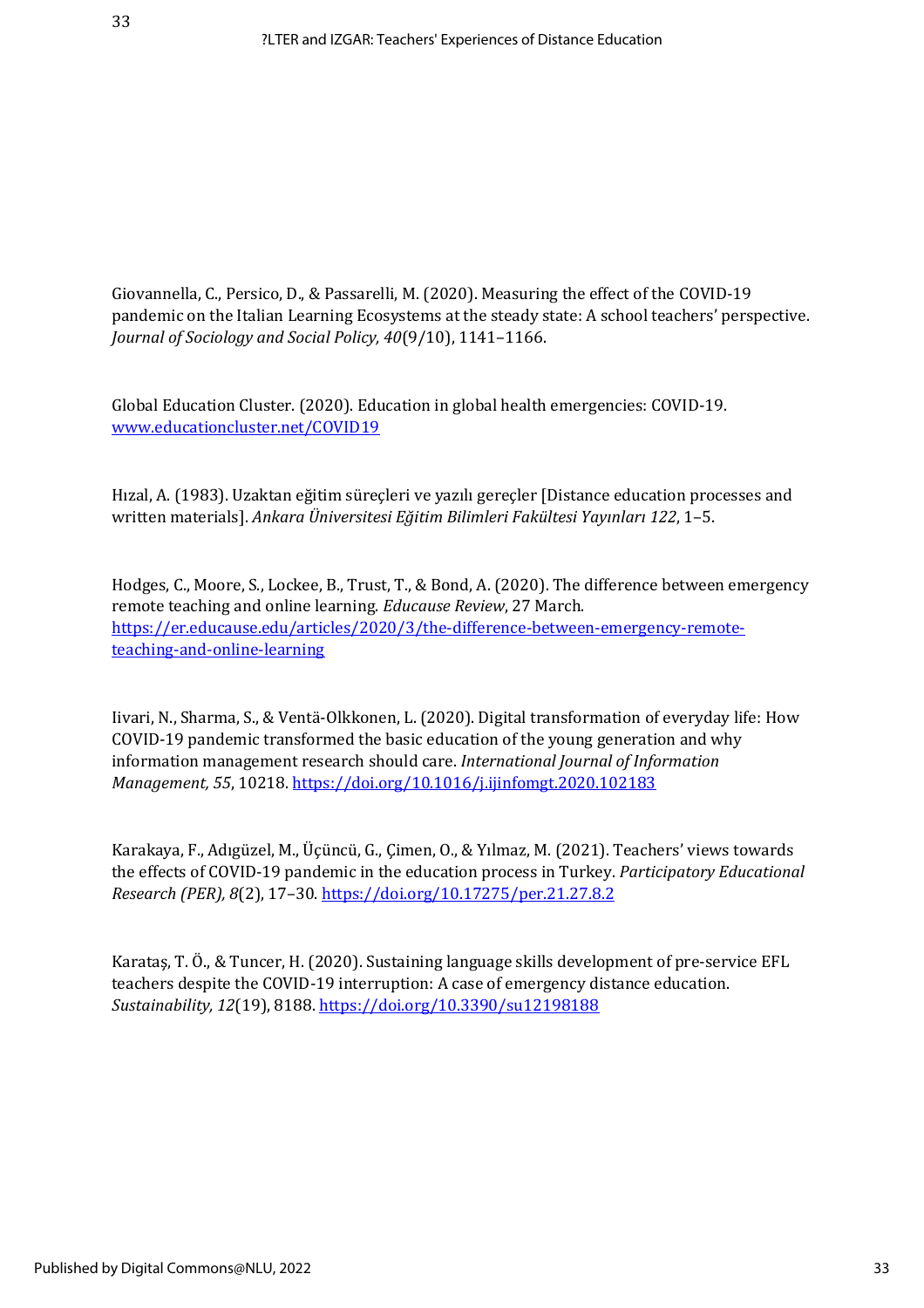Kaya, Z. (2002). *Uzaktan eğitim [Distance education]*. Pegem Yayıncılık.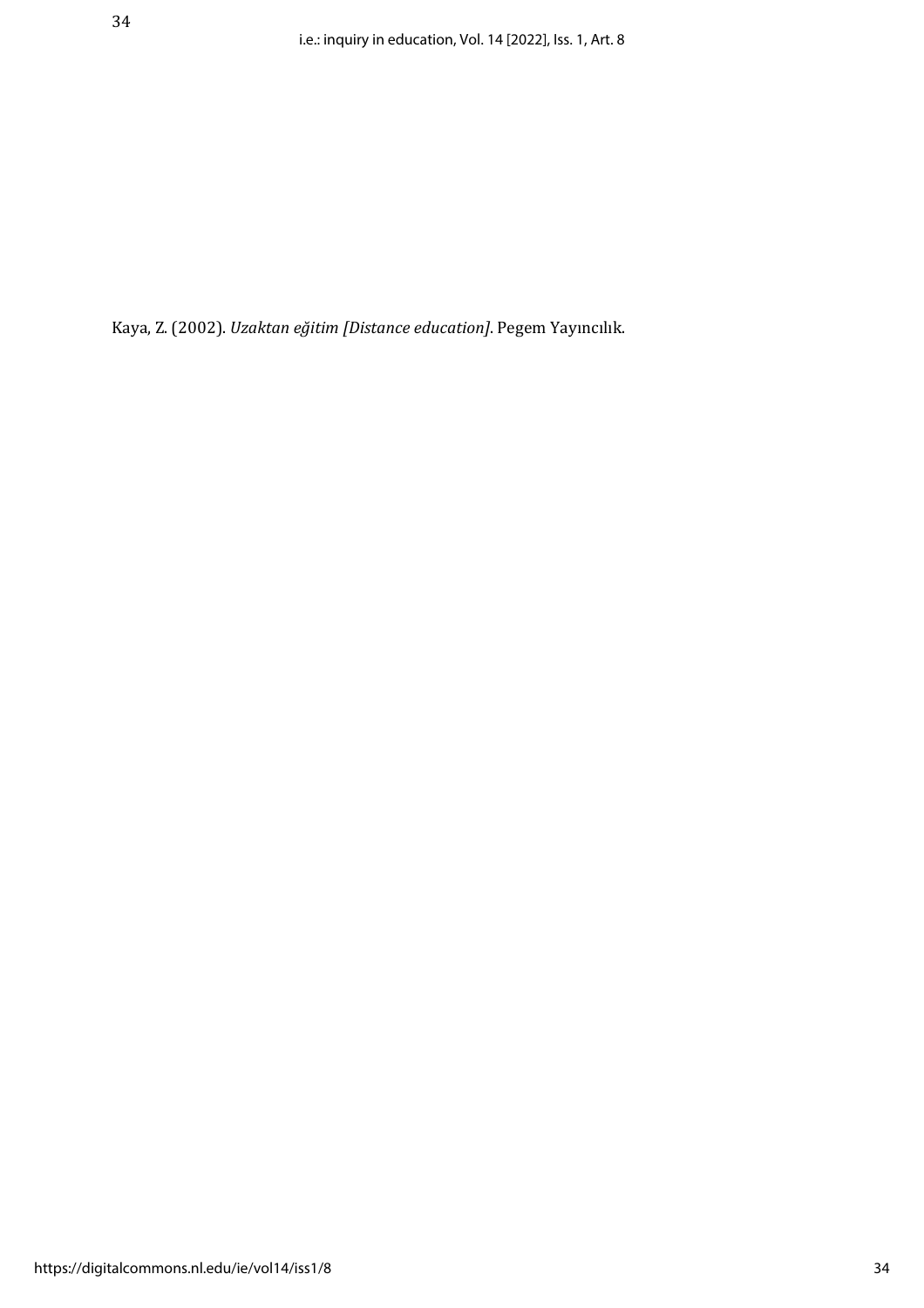Kebritchi, M., Lipschuetz, A., & Santiague, L. (2017). Issues and challenges for teaching successful online courses in higher education: A literature review. *Journal of Educational Technology Systems, 46*(1), 4–29[. https://doi.org/10.1177/0047239516661713](https://doi.org/10.1177/0047239516661713)

Keegan, D. (1994). The competitive advantages of distance teaching universities. *Open Learning: The Journal of Open, Distance and e-Learning, 9*(2), 36–39.

Keengwe, J., & Kidd, T. T. (2010). Towards best practices in online learning and teaching in higher education. *MERLOT Journal of Online Learning and Teaching, 6*(2), 533–541.

König, J., Jäger-Biela, D. J., & Glutsch, N. (2020). Adapting to online teaching during COVID-19 school closure: Teacher education and teacher competence effects among early career teachers in Germany. *European Journal of Teacher Education. 43*(4), 608–622.

Kruszewska, A., Nazaruk, S., & Szewczyk, K. (2020). Polish teachers of early education in the face of distance learning during the COVID-19 pandemic: The difficulties experienced and suggestions for the future. *Education, 3–13, 50*(3), 304–315.

Kurnaz, A., Kaynar, H., Şentürk Barışık, C., & Doğrukök, B. (2020). Teachers' views on distance learning. *Millî Eğitim, 49*(1), 293–322.

Larreamendy-Joerns, J., & Leinhardt, G. (2006). Going the distance with online education. *Review of Educational Research, 76*(4), 567–605.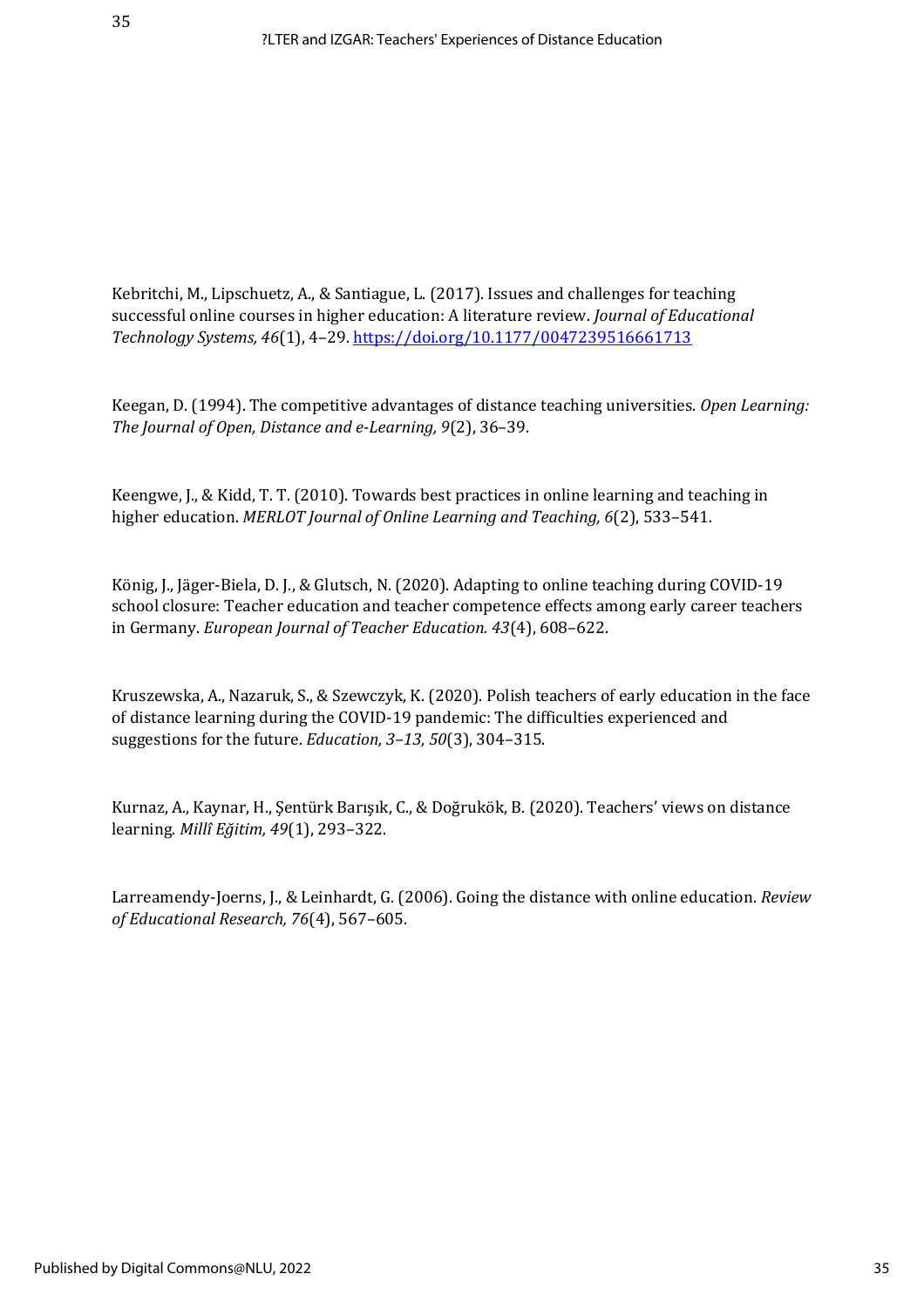Lee, K., Xuefei, M. F., Lu, S., & Bligh, B. (2021). Student learning during COVID-19: It was not as bad as we feared. *Distance Education, 42*(1), 164–172. <https://doi.org/10.1080/01587919.2020.1869529>

Li, C., & Lalani, F. (2020). The COVID-19 pandemic has changed education forever. This is how. *World Economic Forum*[. www.weforum.org/agenda/2020/04/coronavirus-educationglobal](http://www.weforum.org/agenda/2020/04/coronavirus-educationglobal-covid19-online-digital-learning)[covid19-online-digital-learning](http://www.weforum.org/agenda/2020/04/coronavirus-educationglobal-covid19-online-digital-learning)

Lincoln, Y. S., & Guba, E. G. (2013). *The constructivist credo*. Left Coast Press.

Mayring, P. (2004). Qualitative content analysis. *A Companion to Qualitative Research, 1*(2), 159– 176.

McKenney, S., Kali, Y., Markauskaite, L., & Voogt, J. (2015). Teacher design knowledge for technology enhanced learning: An ecological framework for investigating assets and needs. *Instructional Science, 43*(2), 181–202.

Merfeldaitė, O., Prakapas, R., & Railienė, A. (2020). Nuotolinio mokymo organizavimas COVID-19 metu: bendrojo ugdymo mokyklų patirtis [Challenges of distance teaching during COVID-19: The experience of general education schools]. *Pedagogy Studies/Pedagogika, 140*(4), 5–17. <https://doi.org/10.15823/p.2020.140.1>

Merriam, S. B., & Tisdell, E. J. (2015). *Qualitative research: A guide to design and implementation*. John Wiley & Sons.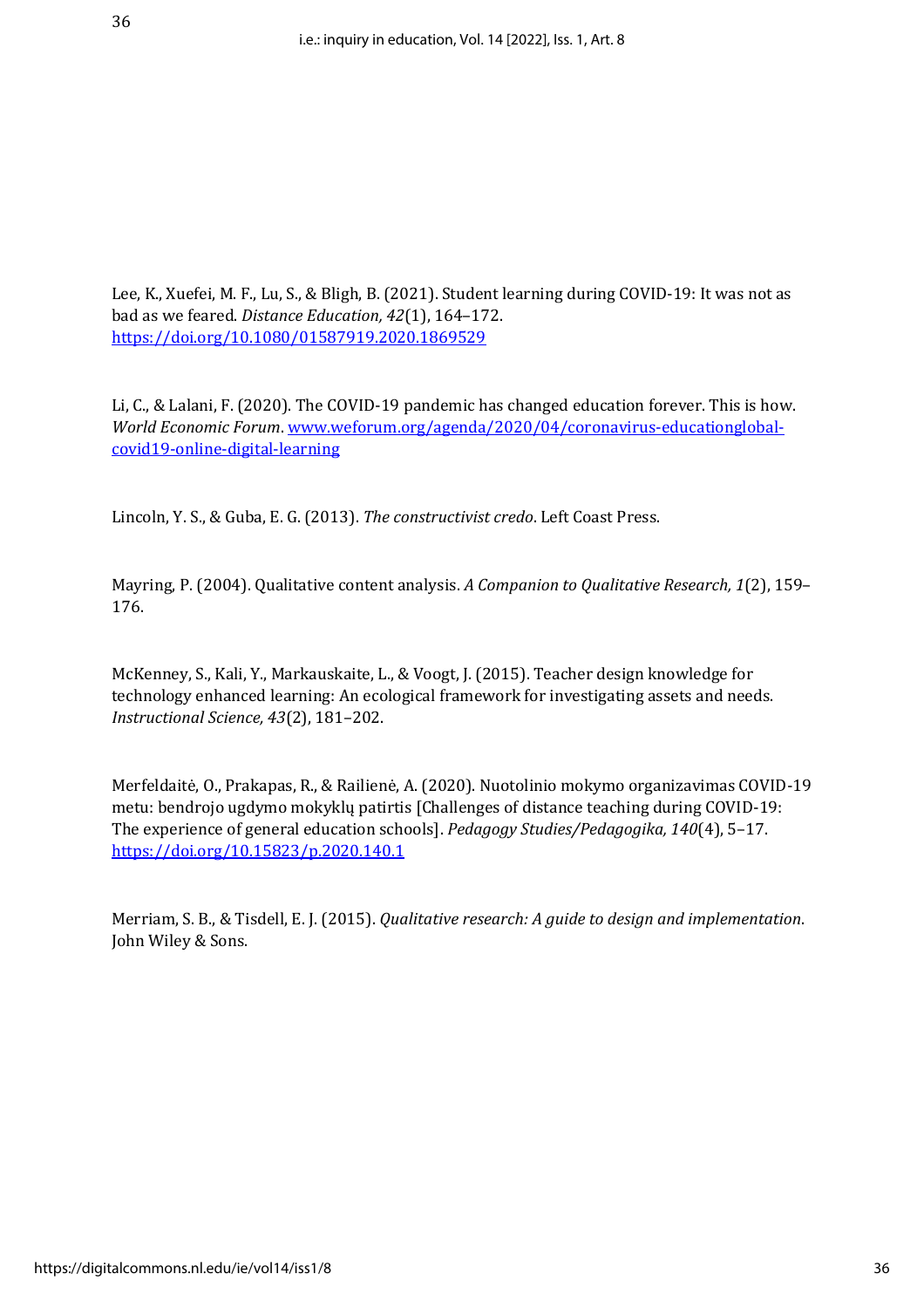Octaberlina, L. R., & Muslimin, A. I. (2020). EFL student's perspective towards online learning barriers and alternatives using Moodle/Google classroom during COVID-19 pandemic. *International Journal of Higher Education, 9*(6), 1–9.

Papagiannidis, S., Harris, J., & Morton, D. (2020). WHO led the digital transformation of your company? A reflection of IT related challenges during the pandemic. *International Journal of Information Management, 55*, 102166.

Pier, L., Hough, H. J., Christian, M., Bookman, N., Wilkenfeld, B., & Miller, R. (2021). *COVID-19 and the educational equity crisis: Evidence on learning loss from the CORE data collaborative*. Policy Analysis for California Education.

Rice, K. (2006). A comprehensive look at distance education in the K-12 context. *Journal of Research and Technology in Education, 38*(4), 425–448. <https://doi.org/10.1080/15391523.2006.10782468>

Roache, D., Rowe-Holder, & Richard Muschette, D. (2020). Transitioning to online distance learning in the COVID-19 era: A call for skilled leadership in higher education institutions. *International Studies in Educational Administration, 48*(1), 103–110.

Sabates, R., Carter, E., & Strern, J. M. B. (2021). Using educational transitions to estimate learning loss due to COVID-19 school closures: The case of complementary basic education in Ghana. *International Journal of Educational Development, 82*, 102377.

Saldaña, J. (2013). The coding manual for qualitative researchers. Sage.

Sarı, T., & Nayır, F. (2020). Pandemi dönemi eğitim: Sorunlar ve fırsatlar [Education in the pandemic period: Challenges and opportunities]. *Turkish Studies, 15*(4), 959–975.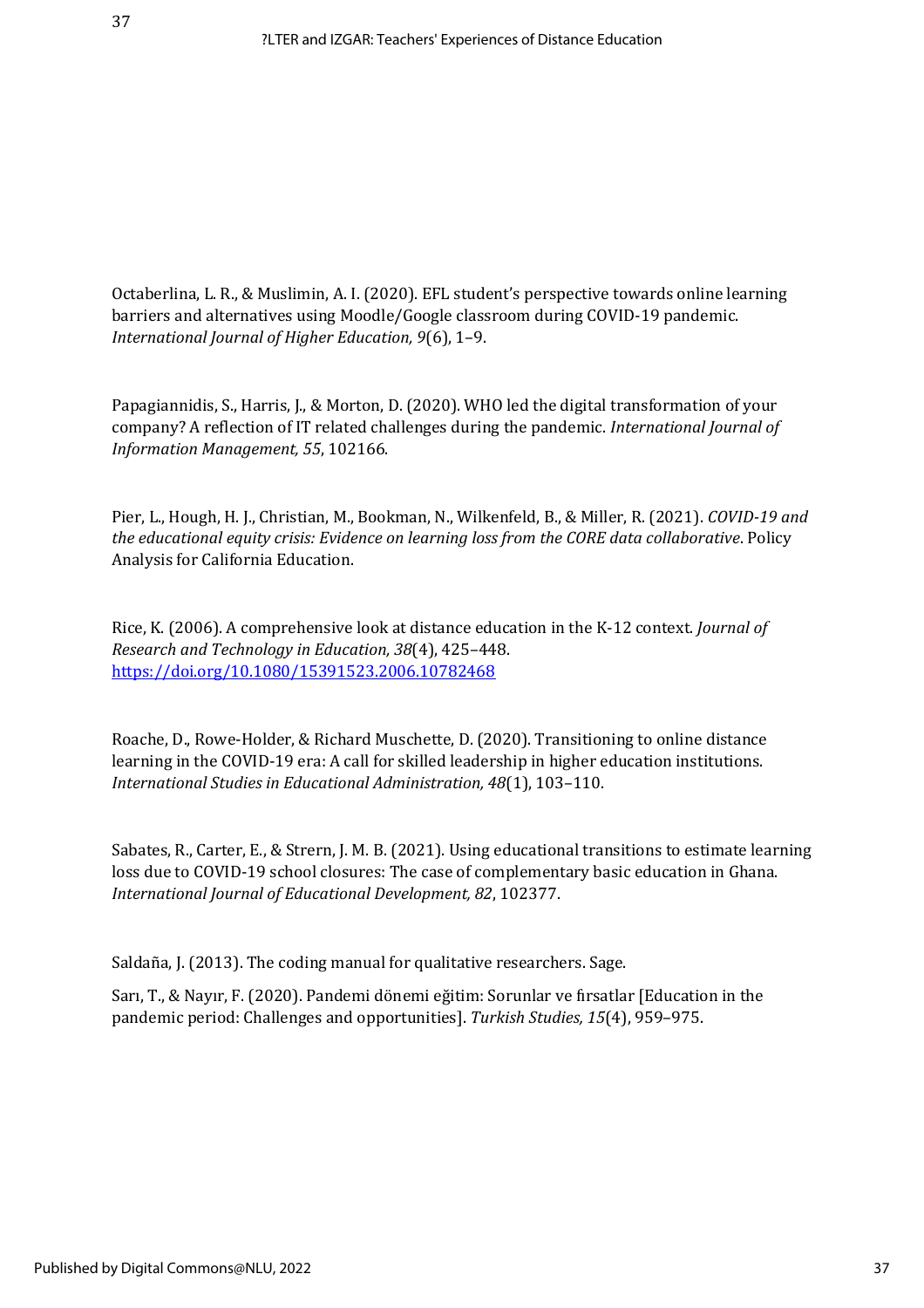Sarıkaya, İ. (2021). Teaching writing in emergency distance education: The case of primary school teachers. *International Journal of Curriculum and Instruction, 13*(2), 1923–1945.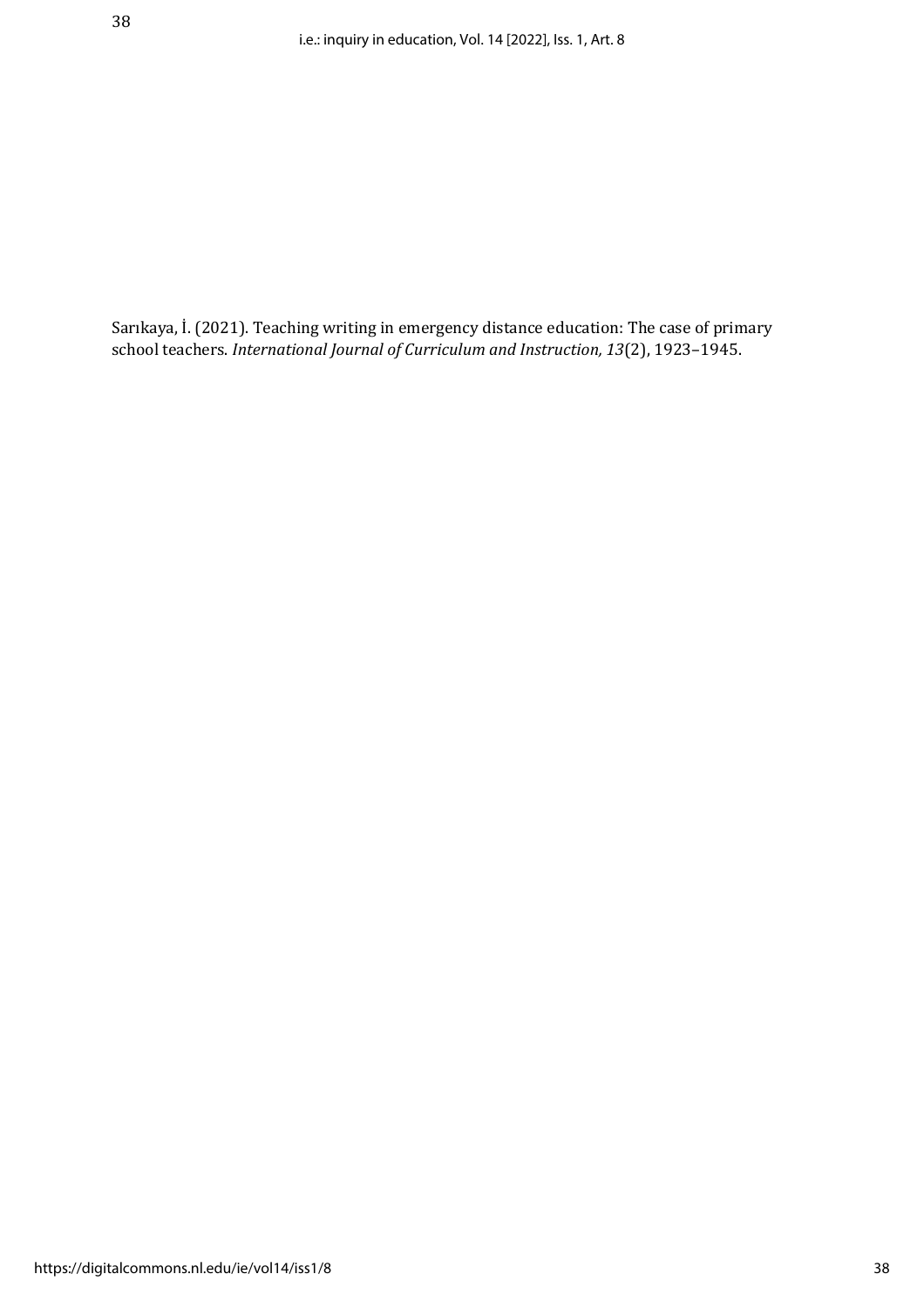Schult, J., Mahler, N., Fauth, B., & Lindner, M. (2021). Did students learn less during the COVID-19 pandemic? Reading and math competencies before and after the first pandemic wave. *School Effectiveness and School Improvement*, 1–20.<https://doi.org/10.31234/osf.io/pqtgf>

Schunk, D. H. (2012). Learning theories: An educational perspective. Pearson.

Sharan, M. B. (1998). Qualitative research and case study applications in education: Revised and expanded from case study research in education. Jossey-Bass.

Simati-Kumar, B. & Rangiwai, B. (2020). A plan for online teaching and learning for the Master of Applied Indigenous Knowledge (MAIK) programme in Māngere: Responding to COVID-19. *Kaharoa: The eJournal on Indigenous Pacific Issues, 15*(1), 1–14.

Spencer, L., Ritchie, J., O'Connor, W., Morrell, G., & Ormston, R. (2014). Analysis in practice. In J. Ritchie, J. Lewis, C. McNaughton Nicholls, & R. Ormston (Eds.), *Qualitative research practice* (2nd ed., pp. 295–345). Sage.

Tam, G., & El-Azar, D. (2020). 3 ways the coronavirus pandemic could reshape education*.*  [www.weforum.org/agenda/2020/03/3-ways-coronavirus-isreshaping-education-and-what](http://www.weforum.org/agenda/2020/03/3-ways-coronavirus-isreshaping-education-and-what-changes-might-be-here-to-stay)[changes-might-be-here-to-stay](http://www.weforum.org/agenda/2020/03/3-ways-coronavirus-isreshaping-education-and-what-changes-might-be-here-to-stay)

Taylor, D., Grant J., Hamdy H., Grant L., Marei H., & Venkatramana M. (2020). Transformation to learning from a distance. *MedEdPublish, 9*(1), 1–12. <https://doi.org/10.15694/mep.2020.000076.1>

39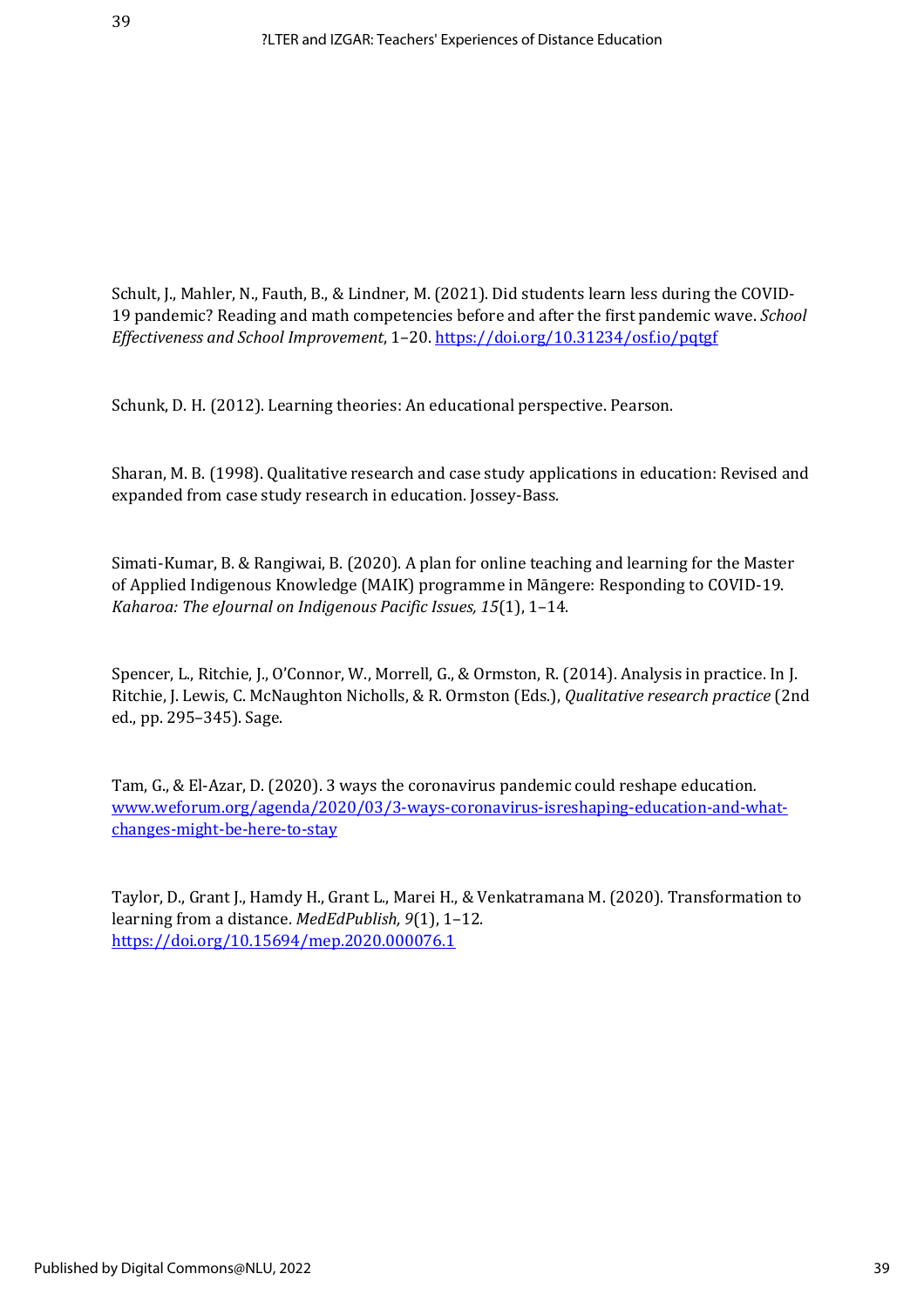Teddie, C., & Tashakkori, A. (2009). Foundations of mixed methods research: Integrating quantitative and qualitative approaches in the social and behavioral sciences. Sage.

Trust, T. & Whalen, J. (2020). Should teachers be trained in emergency remote teaching? Lessons learned from the COVID-19 pandemic. *Journal of Technology and Teacher Education, 28*(2), 189–199.

Turkish Ministry of Health. (2020). COVID-19 (Sars-Cov-2 Enfeksiyonu). [https://covid19bilgi.saglik.gov.tr/depo/rehberler/COVID19\\_Rehberi.pdf?type=file](https://covid19bilgi.saglik.gov.tr/depo/rehberler/COVID19_Rehberi.pdf?type=file)

Turkish Ministry of National Education (MoNE). (2020a). [https://yegitek.meb.gov.tr/www/sayilarla-uzaktan-egitim23-mart-12-haziran-](https://yegitek.meb.gov.tr/www/sayilarla-uzaktan-egitim23-mart-12-haziran-2020/icerik/3060)[2020/icerik/3060](https://yegitek.meb.gov.tr/www/sayilarla-uzaktan-egitim23-mart-12-haziran-2020/icerik/3060)

Turkish Ministry of National Education (MoNE). (2020b). Uzaktan eğitim sürecinin detaylari [Details of the distance education process][. https://www.meb.gov.tr/uzaktan-egitim-surecinin](https://www.meb.gov.tr/uzaktan-egitim-surecinin-detaylari/haber/21990/tr)[detaylari/haber/21990/tr](https://www.meb.gov.tr/uzaktan-egitim-surecinin-detaylari/haber/21990/tr)

UNESCO. (2020, April 17). COVID-19 educational disruption and response. <https://en.unesco.org/covid19/educationresponse>

UNESCO. (2021a). Connectivity, gender and teachers: How the global education coalition is supporting COVID-19 learning recovery. [https://en.unesco.org/news/connectivity-gender-and](https://en.unesco.org/news/connectivity-gender-and-teachers-how-global-education-coalition-supporting-covid-19-learning)[teachers-how-global-education-coalition-supporting-covid-19-learning](https://en.unesco.org/news/connectivity-gender-and-teachers-how-global-education-coalition-supporting-covid-19-learning)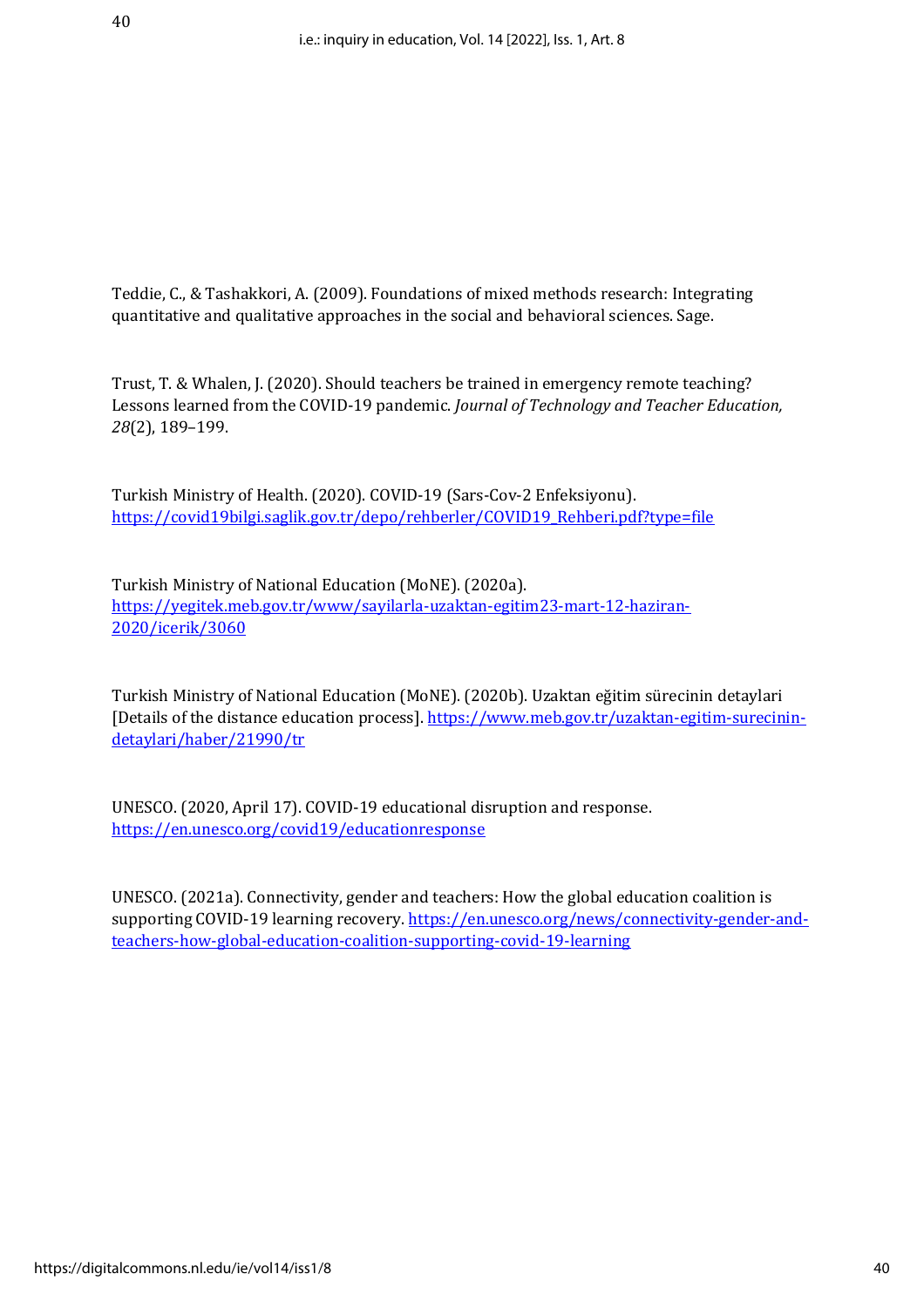UNESCO. (2021b). Adverse consequences of school closures*.* <https://en.unesco.org/covid19/educationresponse/consequences>

UNICEF. (2021). COVID-19: More than 95 per cent of children are out of school in Latin America and the Caribbean[. www.unicef.org/press-releases/covid-19-more-95-cent-children-are-out](http://www.unicef.org/press-releases/covid-19-more-95-cent-children-are-out-school-latin-america-and-caribbean)[school-latin-america-and-caribbean](http://www.unicef.org/press-releases/covid-19-more-95-cent-children-are-out-school-latin-america-and-caribbean)

Uşun, S. (2006). *Uzaktan eğitim* [*Distance education]*. Nobel Akademik Yayıncılık.

Valentine, D. (2002). Distance learning: Promises, problems and possibilities*.* [www.westga.edu/~distance/ojdla/fall53/valentine53.html](http://www.westga.edu/~distance/ojdla/fall53/valentine53.html)

Vasiliki, K., Athina, C., & Eleni, T. (2021). Greek university students' attitudes about distance education due to emergency circumstances. *European Journal of Open Education and E-learning Studies, 6*(1), 14–25.

Verduin, J. R. & Clark, T. (1994). *Distance education: Guidelines for effective use*. (Trans. İlknur Maviş). Anadolu University Press.

Volley, R. J. (2020). Summer reading loss: A program evaluation on the impact of a summer school program on reducing summer reading loss in high-poverty middle school students in an urban school district. (Doctoral dissertation). Gardner-Webb University. <https://digitalcommons.gardner-webb.edu/education-dissertations/4>